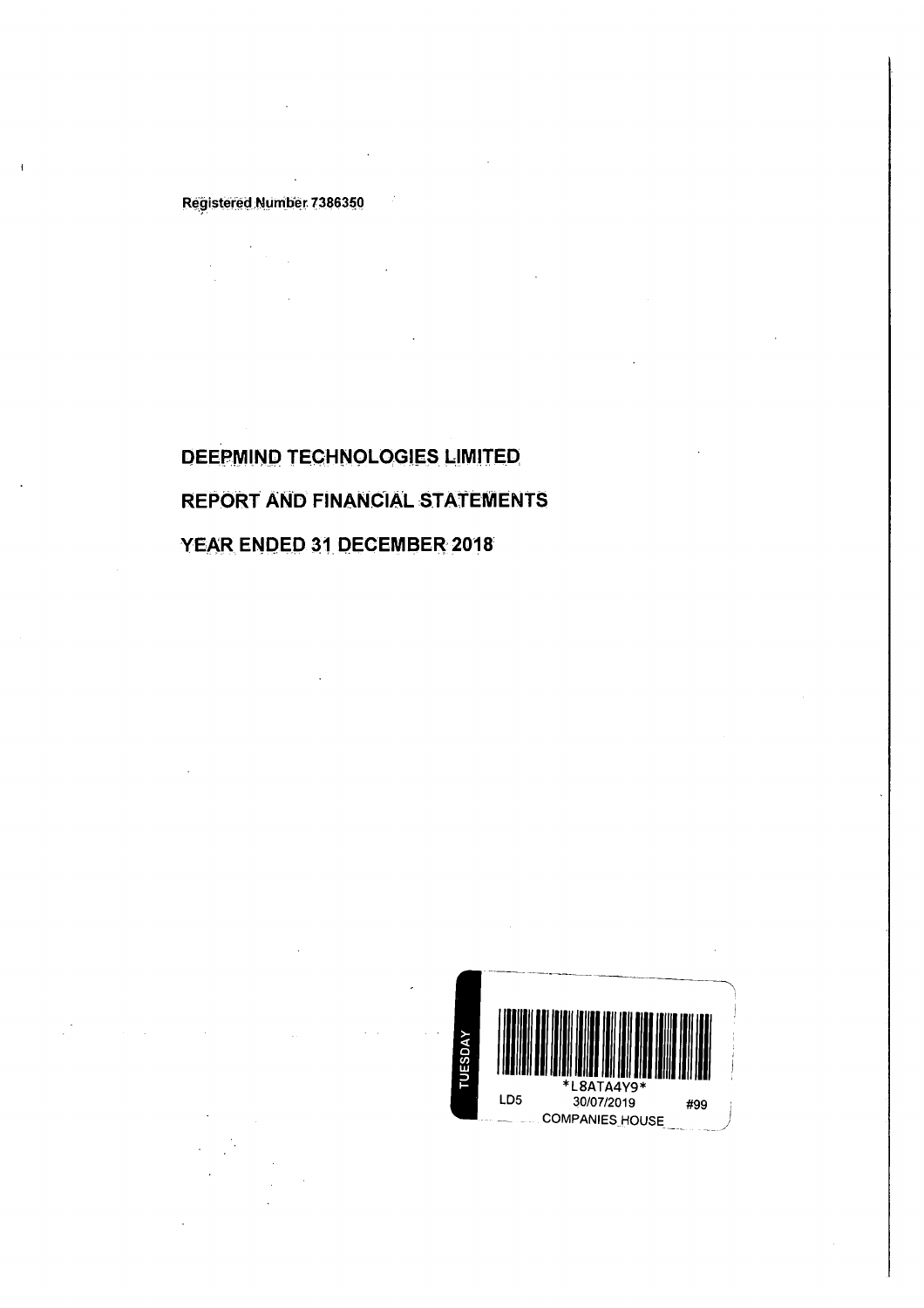# CONTENTS

 $\mathbb{R}^2$ 

|                                    | Þ | PAGE(S)      |
|------------------------------------|---|--------------|
| <b>STRATEGIC REPORT</b>            |   | $\mathbf{2}$ |
| <b>DIRECTORS' REPORT</b>           |   | $3 - 5$      |
| INDEPENDENT AUDITOR'S REPORT       |   | $6 - 8$      |
| STATEMENT OF COMPREHENSIVE INCOME. |   | 9            |
| STATEMENT OF FINANCIAL POSITION    |   | 10           |
| STATEMENT OF CHANGES IN EQUITY     |   | 11           |
| NOTES TO THE FINANCIAL STATEMENTS  |   | $12 - 27$    |

 $\mathbf{j}$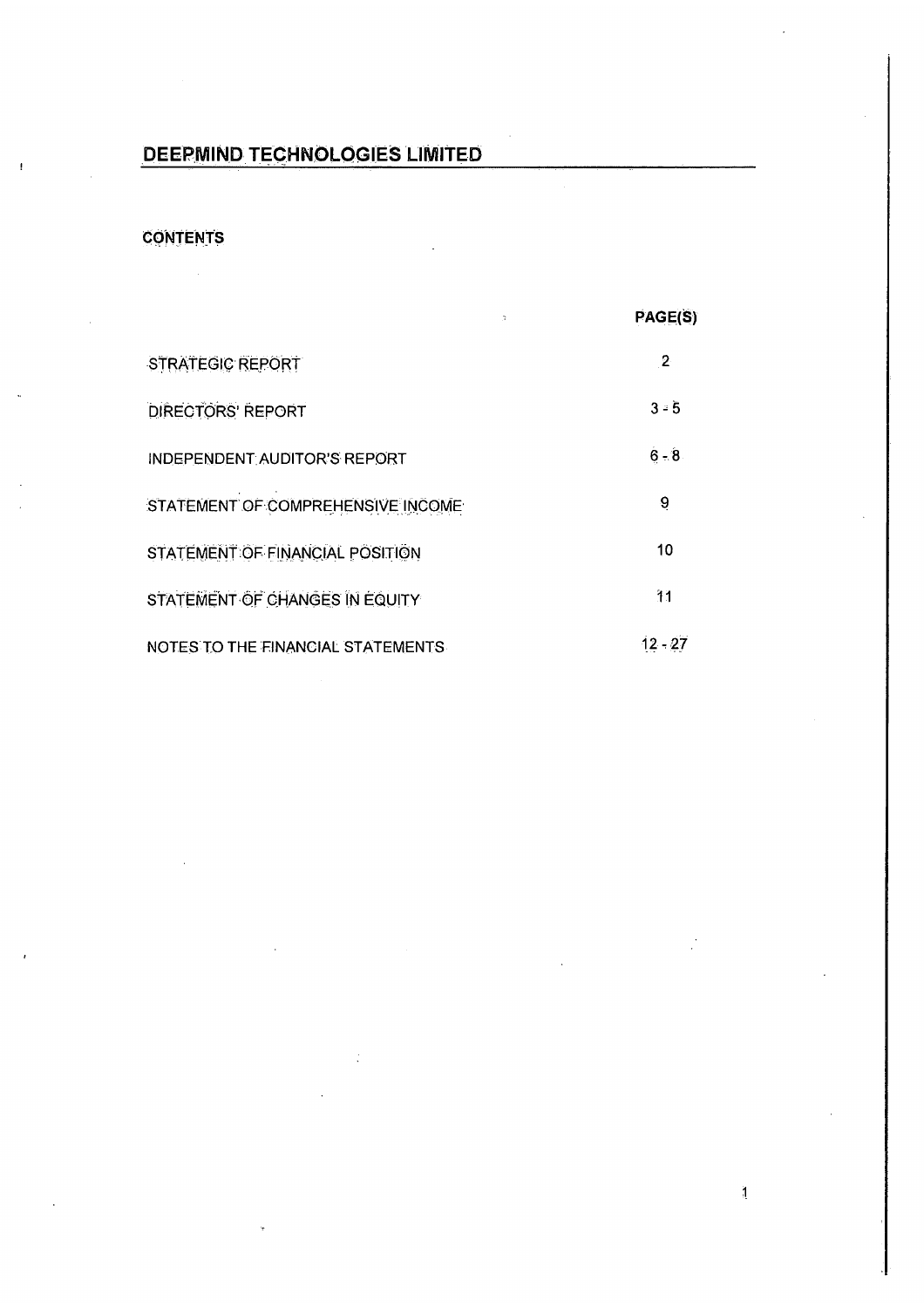## Strategic Report For the year ended 31 December 2018

The directors present their strategic report of DeepMind Technologies Limited (the "Company") for the year ended. 31 December 2018.

#### **Review of the business**

The Company specialises in the research and application of cutting edge machine learning, including the provision of technical services to other companies. Its mission is to solve intelligence by developing programsthat can learnto addréss anycomplex problem without néedirig to be taught how andto use that technology to tackle some of our most pressing real-world challenges.

In November 2018, the Company announced its intention to distribute intellectual property assets to a Google group company in connection with its Streams application for clinicians. As of the date of signing these financial statements, the transfer has not yet been completed.

The Company's key financial performance indicators during the year were as follows:

Turhover represents technical service fees from other group undertakings and increased from £54.4 million to £102.8 million in the year, an increase of £48.4 million.

Administration expenses increased from £334 million to £568 million, an increase of £234 million in the year. The increase mainly relates to a rise in technical. infrastructure, staff costs and other related charges.

The statement of comprehensive income and the statementoffinancial position are set out on pages 9 and 10 respectively. The loss for the financial year of £470 million has been added to the shareholder's deficit.

### Principal risks and uncertainties

Machinelearning research and application is an emerging market characterised by continuous change and intense competition. As a result, the Comipariy will continue to face risks and uncertainties, which may.havea significarit impactoni its ability to achieve continued success within its market: To mitigate may have a significant impact on its ability to achieve continued success within its market. To mitigate<br>this risk the Company follows a well-informed risk based approach for decision making.

Principal risks and<br>
Machine learning<br>
and intense comp<br>
may have a signifithis risk the Comp<br>
By order of the K<br>
By order of the K<br>
Ronan Hards

**Director** Date: 25 July 2019

 $\overline{2}$ 

 $\vert$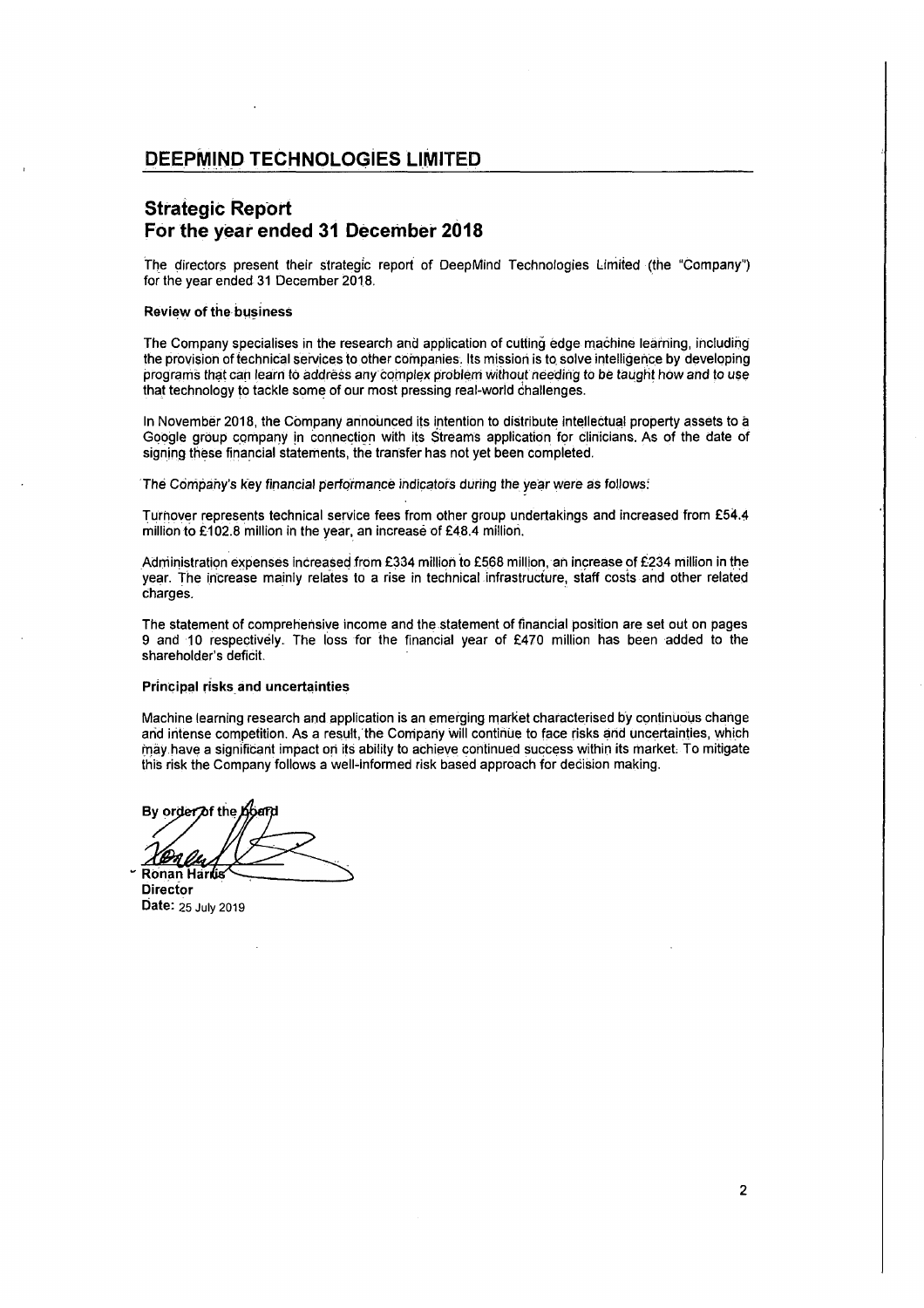## Directors' Report For the year ended 31 December 2018

The directors present their report of the Company for the year ended 31 December 2018.

#### **Directors**

The directors who held office during the year and up to the date of this report were:

Ronan Harris. Kenneth Yi

#### Companysecretary

'The companysecretary for the year and up to the date ofthis report is Taylor Wessing Secretaries Ltd.

#### Political and charitable contributions

During the year the Company made no political donations (2017: £nil). The Company made academic donations and sponsorships of £13.5 million (2017: £8.2 million).

### Research and development

The Company specialises in the research and application of cutting edge machine learning, including the provision of technical services to other companies. The revenue associated with those activities during the financial year is £103 million (2017: £54 million) representing technical service fees from other group undertakings.

#### Future developments

In November 2018, the Company announcedits intention to distribute intellectual property assets to a Google group companyin connection with its Streams application for clinicians. As of the date of signing these financial statements, the transfer has not yet been completed.

### Results and dividends

The Company's loss for the financial year is £470 million (2017: £302 million). The directors do not propose the payment of a dividend for the year (2017: £nil).

#### Going concern

The Company's business activities, together with the factors likely to affect its future development and position, are set out in the Strategic Report and Directors' Report.

The directors. of the Company have. received a written assurance from an intermediate parent. undertaking, Google LLC, that it will continue to provide adequate financial support to the Company for a period of at least twelve months from the date of approval of these financial statements to enable the Company to discharge its financial obligations to all creditors as they fall due.

On this basis; the directors are satisfied that the Company has adequate resources to continue in operational existence for the foreseeable future. The Company, therefore, continues to adopt the going concern basis in preparing its financial statements.

 $\overline{3}$ 

 $\mathbf{I}$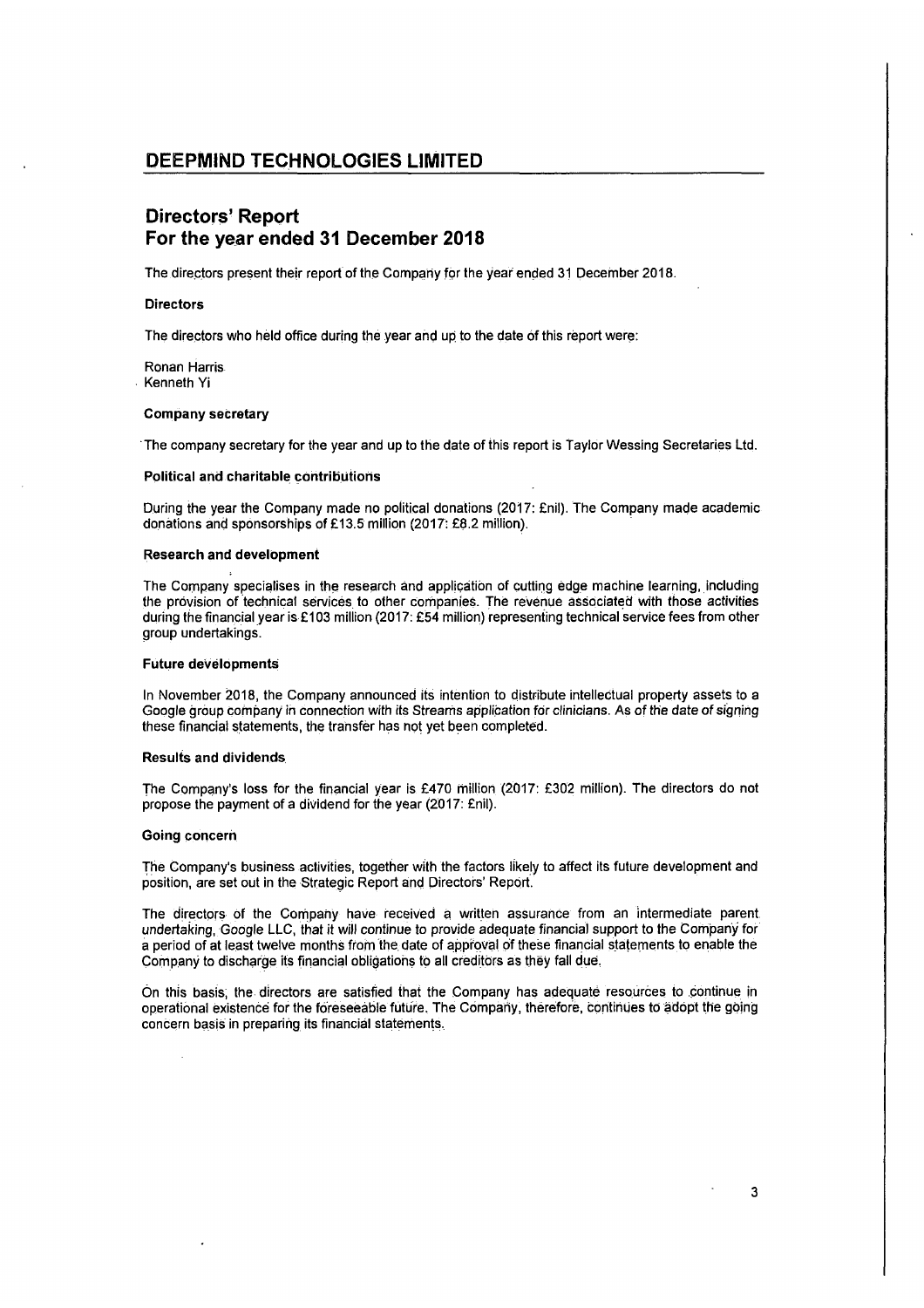# Directors' Report (continued). For the year ended 31 December 2018

### Events since year end date

There were no significant events since the year end date or to the date of approval of the financial statements that require adjustments to or disclosure in the financial statements.

### Qualifying third party indemnity provisions

A qualifying third party indemnity provision as defined in section 232(2) of the Companies Act 2006is in force for the benefit of each of the directors in respect of liabilities incurred as a result of their office, to the extent permitted by law. In respect of those liabilities for which directors may not be indemnified, a directors' and officer liability insurance policy was maintained by AlphabetInc. group from the acquisition date.

### Statement of directors' responsibilities

The directors aré responsible for preparing the Strategic Report, Directors' Report and the financial statements in accordance with applicable law and regulations.

Company law requires the directors to prepare financial statements for each financial period. Under that law the directors have elected to prepare the financial statements in accordance with applicable law and United Kingdom Accounting Standards including Financial Reporting Standard 101 Reduced Disclosure Framework ('FRS 101°) (United Kingdom Generally Accepted Accounting Practice).

Under Company law the directors must not approve the financial statements unless they are satisfied that they give a true and fair view of the state of affairs of the Company and of the profit or loss of the Company for that financial period.

In preparing these financial statements, the directors are required to:

- Select suitable accounting policies and then apply them consistently;
- Make judgements and estimates that are reasonable and prudent;
- » State whether applicable accounting standards have been followed, subject to any material departures disclosed and explained in the financial statements; and
- e. Prepare the financial statements on the going concern basis unlessit is inappropriate to presume that the Companywill continue in business.

The directors are responsible for keeping adequate accounting records that are sufficient to show and explain the Company's transactions and disclose with reasonable accuracy at any time the financial position of the Company and enable them to ensure that the financial statements comply with the Companies Act 2006. They are also responsible for safeguarding the assets of the Company and hence for taking reasonable steps for the prevention and detection of fraud and other irregularities.

 $\vert$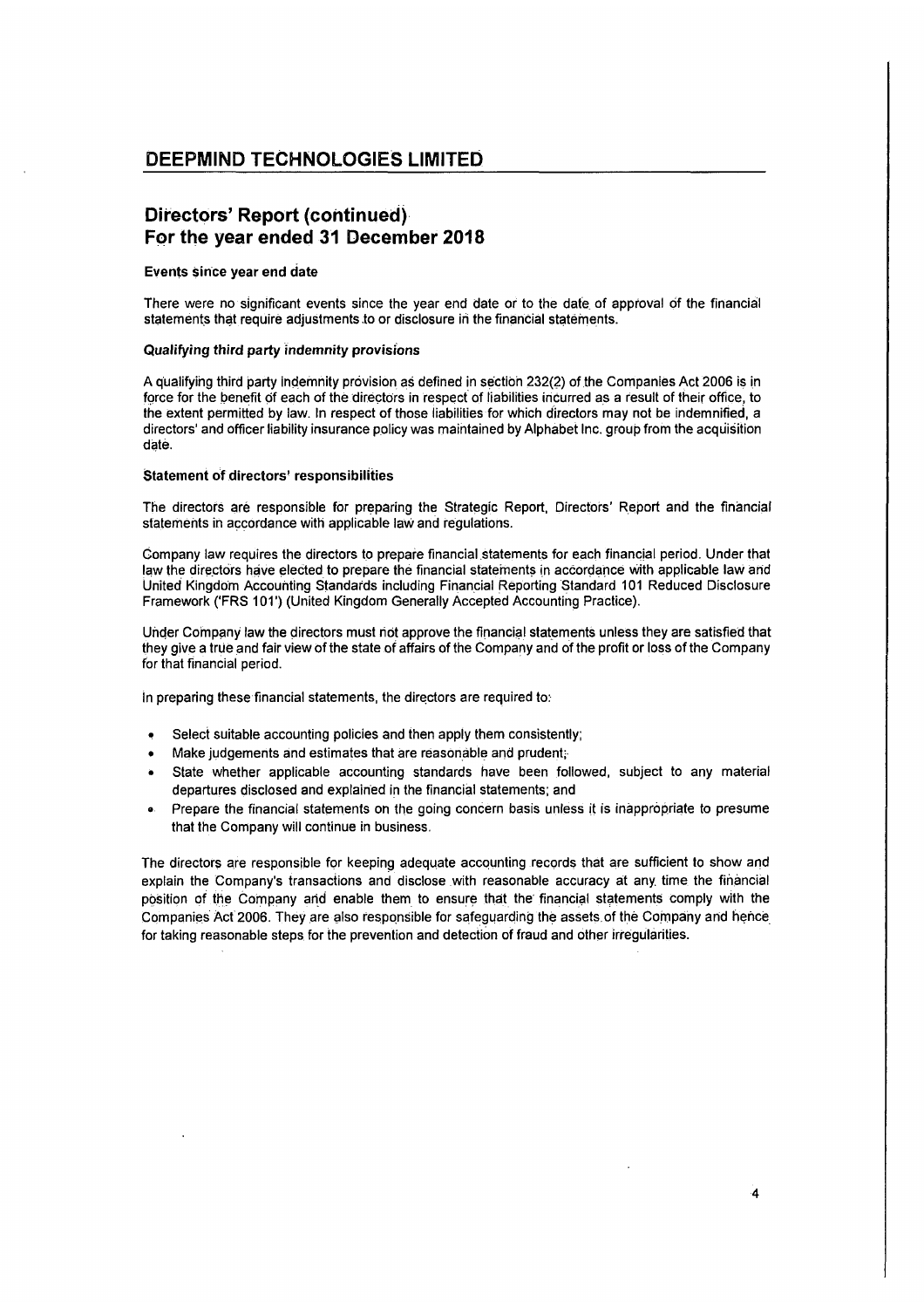## Directors' Report (continued) For the year ended 31 December 2018

## Disclosure of information to auditors

The directors confirm that, so far as each person who was a director at the date of approving this report is aware; there is no relevant audit information, being information needed by the auditor in connection with preparing this report, of which the auditor is unaware. Having made enquiries of fellow directors and the Company's auditor, the directors have taken all the steps that they are obliged to take as a director in order to make themselves aware of any relevant audit information and to establish that the auditor is aware of that information,

### **Reappointment of auditors**

In accordance with section 485'of the Companies Act 2006, a resolution is to be proposedat the Annual General Meeting for appointment of Ernst and Young as auditor of the Company.

By order of the board that information.<br>Reappointment of<br>In accordance with<br>General Meeting for<br>By order of the bo **Director** 

Date: 25 July 2019

 $\begin{array}{c} \hline \end{array}$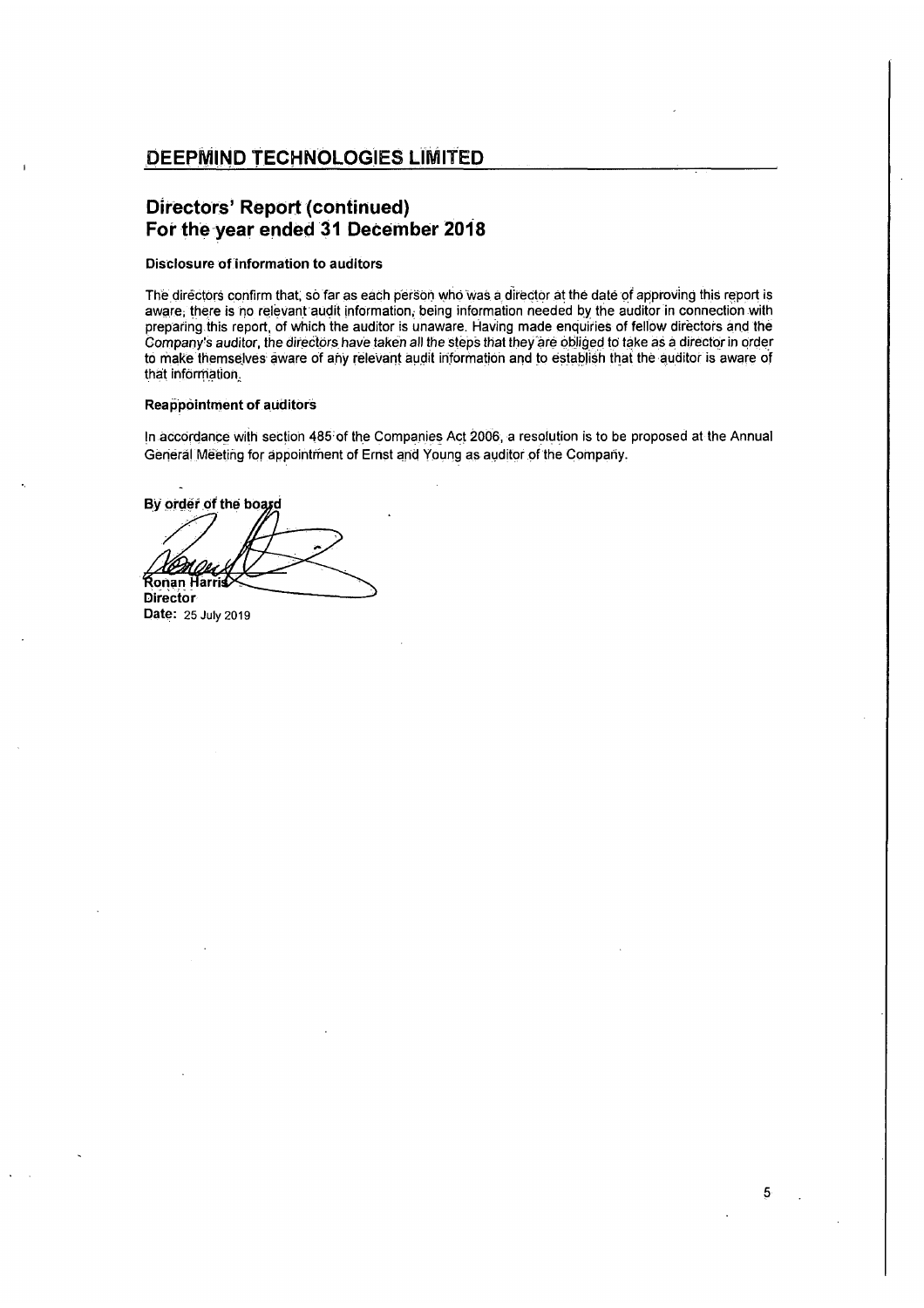

## INDEPENDENT AUDITOR'S REPORT TO THE MEMBERS OF DEEPMIND TECHNOLOGIES LIMITED

## Opinion

- We have audited the financial statements of Deepmind Technologies Limited ('the Company') for the year ended 31 December 2018, which comprise the Statement of Comprehensive Income, the Statement of Financial Position, the Statement of Changes in Equity and the related notes 1 to 21, including a summary of significant accounting policies. The financial reporting framework that has been applied in their preparation is applicable law and United Kingdom Accounting Standards issued including FRS 101 'Reduced Disclosure Framework' (United Kingdom Generally Accepted Accounting Practice).
- in our opinion, the financial statements:
	- give a true and fair view of the Company's affairs as at 31 December 2018 and of its loss for the year then ended;
	- <sup>e</sup> have been properly prepared in accordance with United Kingdom Generally Accepted Accounting Practice; and
	- e have been prepared in accordance with the requirements of the Companies Act 2006.

## Basis for opinion

- We conducted our audit in accordance with International Standards on Auditing (UK) (ISAs (UK)) and applicable law. Our responsibilities under those standards are further described in the Auditor's Responsibilities for the Audit of the Financial Statements section of our report below. We are independent of the Company in accordance with ethical requirements that are relevant to our audit of the financial statements in the UK, including the FRC's Ethical Standard, and we have fulfilled our other ethical responsibilities in accordance with these requirements.
- We believe that the audit evidence we have obtained is sufficient and appropriate to provide <sup>a</sup> basis for our opinion.

## Conclusions relating to going concern

We have nothing to report in respect of the following matters, in relation to which ISAs (UK) require us to report to you where:

- e the directors' use of the going concern basis of accounting in the preparation of the financial statements is not appropriate: or
- <sup>e</sup> the directors have not disclosed in the financial statements any identified material uncertainties that may cast significant doubt about the Company's ability to continue to adopt the going concern basis of accounting for a period of at least twelve months from the date when the financial statements are authorised for issue.

Continued/.:. 6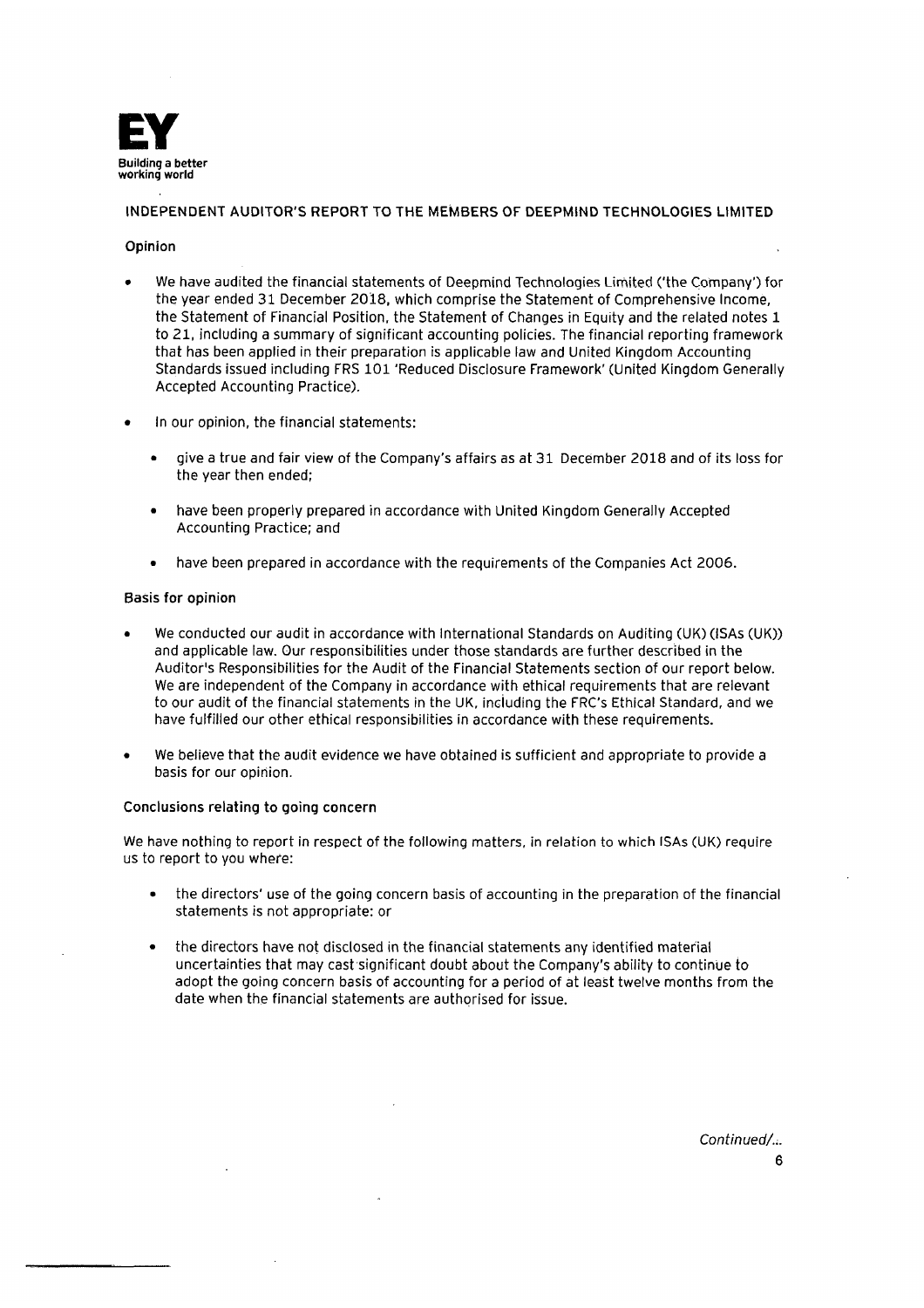

## INDEPENDENT AUDITOR'S REPORT TO THE MEMBERSOF DEEPMIND TECHNOLOGIESLIMITED (Continued)

## Other information

The other information comprises the information included in the Strategic Report and the Directors' Report, other than the financial statements and our auditor's report thereon. The directors are responsible for the other information.

Our opinion on the financial statements does not cover the other information and, except to the extent otherwise explicitly stated in our report, we do not express any form of assurance conclusion thereon.

In connection with our audit of the financial statements, our responsibility is to read the other information and, in doing so, consider whether the other information is materially inconsistent with the financial statements or our knowledge obtained in the audit or otherwise appears to be materially misstated. If we identify such material inconsistencies or apparent material misstatements, we are required to determine whether there is <sup>a</sup> material misstatementin the financial statements or a material misstatement of the other information. If, based on the work we have performed, we conclude that there is <sup>a</sup> material misstatement of this other information, we are required to report that fact.

We have nothing to report in this regard.

## Opinions on other matters prescribed by the Companies Act 2006

in our opinion, based on the work undertaken in the course of the audit:

- the information given in the Strategic Report and the Directors' Report for the financial year for which the financial statements are prepared is consistent with the financial statements; and
- e the Strategic Report and the Directors' Report have been prepared in accordance with applicable legal requirements.

## Matters on which we are required to report by exception

in the light of the knowledge and understanding of the Companyand its environment obtained in the course of the audit, we have not identified material misstatements in the Strategic Report or Directors' Report.

We have nothing to report in respect of the following matters in relation to which the Companies Act 2006 requires us to report to you if, in our opinion:

- <sup>e</sup> adequate accounting records have not been kept or returns adequate for our audit have not been received from branches not visited by us; or
- <sup>e</sup> the financial statements are not in agreement with the accounting records and returns; or
- certain disclosures of directors' remuneration specified by law are not made; or
- we have not received all the information and explanations we require for our audit.

Continued/..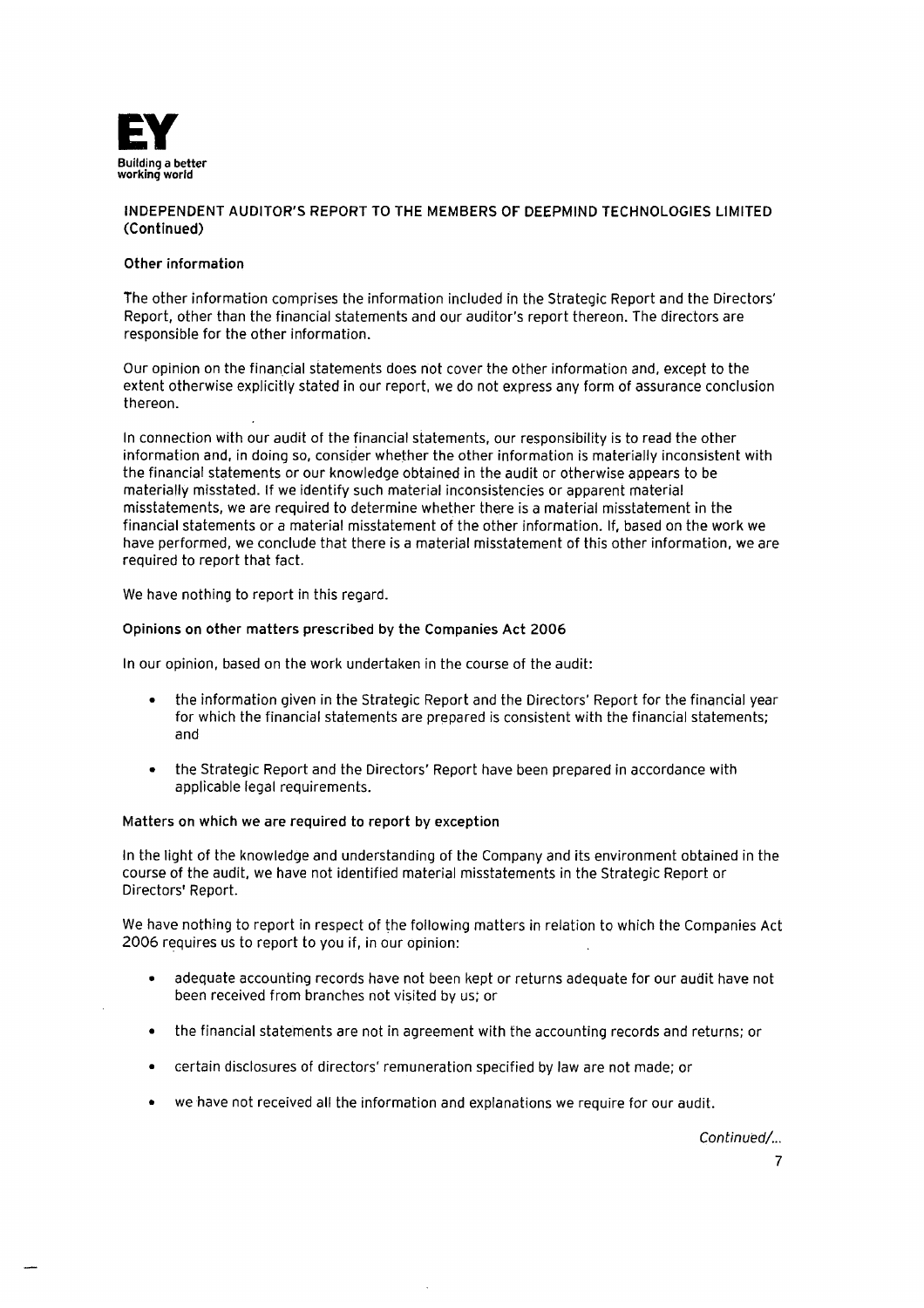

## INDEPENDENT AUDITOR'S REPORT TO THE MEMBERS OF DEEPMIND TECHNOLOGIES LIMITED (Continued)

## Responsibilities of directors

As explained more fully in the directors' responsibilities statement set out on page 4, the directors are responsible for the preparation of the financial statements and for being satisfied that they give a true and fair view, and for such internal control as they determine is necessary to enable the preparation of finaricial statements that are free from material misstatement, whether due to fraud or error.

In preparing the financial statements, the directors are responsible for assessing the Company's ability to continue as a going concern, disclosing, as applicable, matters related to going concern and using the going concern basis of accounting unless management either intends to liquidate the Company or to cease operations, or has no realistic alternative but to do so.

## Auditor's responsibilities for the audit of the financial statements

Our objectives are to obtain reasonable assurance about whetherthe financial statements as <sup>a</sup> whole are free from material misstatement, whether due to fraud or error, and to issue an auditor's report that includes our opinion. Reasonable assuranceis <sup>a</sup> high level of assurance, but is nota guarantee that an audit conducted in accordance with ISAs (UK) will always detect a material misstatement when it exists. Misstatements can arise from fraud or error and are considered material if, individually or in the aggregate, they could reasonably be expected to influence the economic decisions of users taken on the basis of these financial statements.

A further description of our responsibilities for the audit of the financial statements is located on the Financial Reporting Council's website at https://www.frc.org.uk/auditorsresponsibilities. This description forms part of our auditor's report.

## Use of our report

Our report is made solely to the Company's members, as <sup>a</sup> body, in accordance with Chapter3 of Part 16 of the Companies Act 2006. Our audit work has been undertaken so that we might state to the Company's members those matters we are required to state to them in an auditor's report and for no other purpose. To the fullest extent permitted by law, we do not accept or assume responsibility to anyone other than the Company and the Company's members, as a body, for our audit work, for this report, or for the opinions we have formed.

 $T$ nst $d$ Yang

Guido Franken (Senior statutory auditor) for and on behalf of Ernst & Young, Statutory Auditor

Dublin

25 July 2019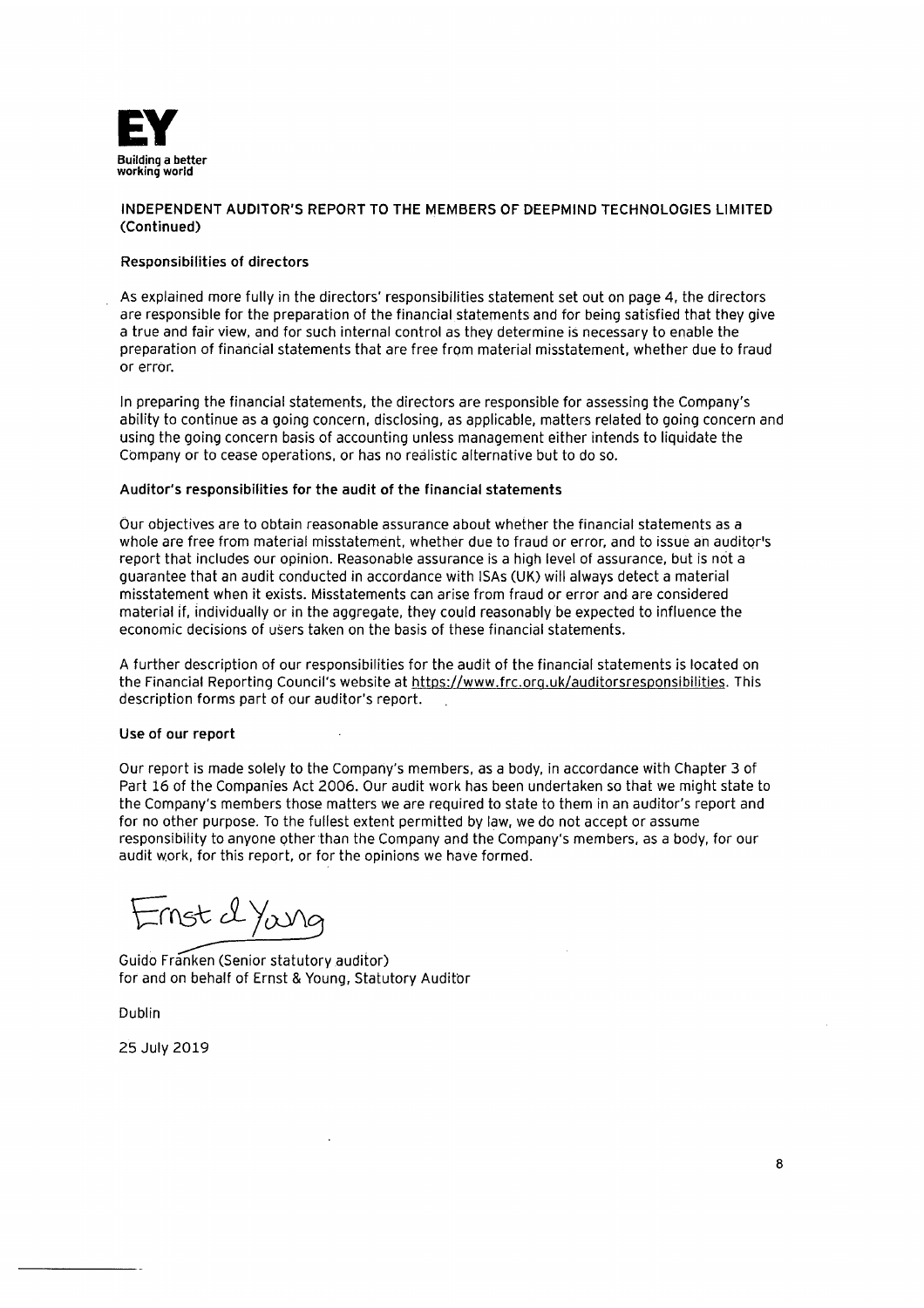## 'Statement of Comprehensive lncome For the year ended 31 December 2018

| DEEPMIND TECHNOLOGIES LIMITED                                                                                                                                                                                                  |              |            |            |
|--------------------------------------------------------------------------------------------------------------------------------------------------------------------------------------------------------------------------------|--------------|------------|------------|
| <b>Statement of Comprehensive Income</b><br>For the year ended 31 December 2018                                                                                                                                                |              |            |            |
|                                                                                                                                                                                                                                | <b>Notes</b> | 2018       | 2017       |
|                                                                                                                                                                                                                                |              | £'000      | £'000      |
|                                                                                                                                                                                                                                |              |            | 54,423     |
| Turnover                                                                                                                                                                                                                       | $\mathbf{5}$ | 102,802    |            |
| <b>Administration expenses</b>                                                                                                                                                                                                 |              | (568, 273) | (333, 853) |
|                                                                                                                                                                                                                                | $\bf{6}$     | (465, 471) | (279, 430) |
|                                                                                                                                                                                                                                | 7            | 2,127      |            |
|                                                                                                                                                                                                                                | 8            | (6, 754)   | (2, 593)   |
|                                                                                                                                                                                                                                |              | (62)       | 129.       |
|                                                                                                                                                                                                                                |              | (470, 160) | (281, 894) |
| <b>Operating loss</b><br>Interest receivable and similar income<br>Interest payable and similar expenses<br>Other (expenses) / income<br>Loss from ordinary activities before taxation<br>Tax on loss from ordinary activities | 9            |            | (20, 311)  |

Turnover arose solely from continuing operations.

## Other comprehensive income

There were no items of other comprehensive income for the current period and therefore no separate statement of other comprehensive income has been prepared.

The notes on pages 12 to 27 form an integral part of the financial statements.

 $\mathbf{r}$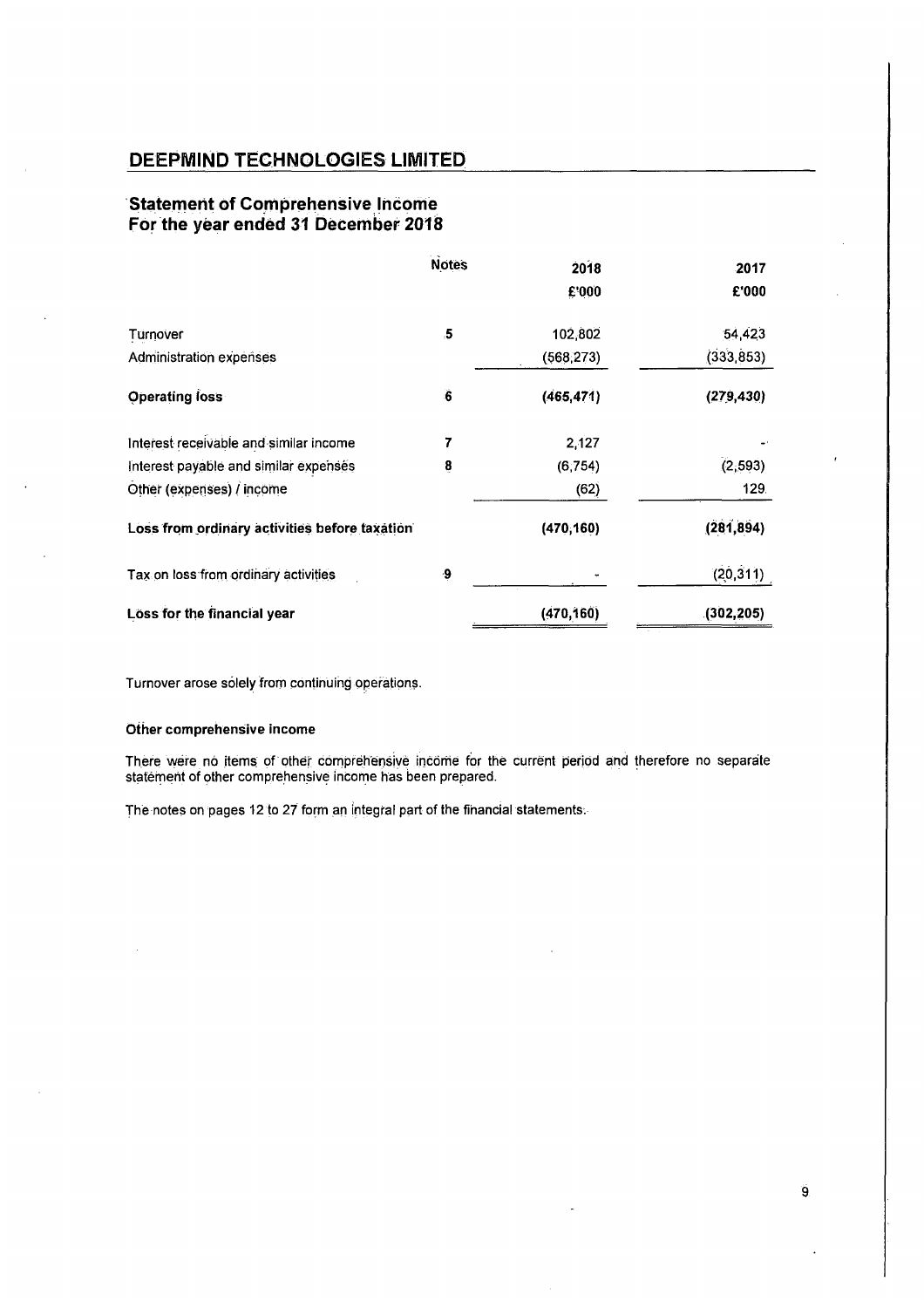# **Statement of Financial Position** As at 31 December 2018

## Registered number: 7386350

 $\overline{1}$ 

| DEEPMIND TECHNOLOGIES LIMITED                                           |              |                  |                  |
|-------------------------------------------------------------------------|--------------|------------------|------------------|
| <b>Statement of Financial Position</b><br><b>As at 31 December 2018</b> |              |                  |                  |
| Registered number: 7386350                                              |              |                  |                  |
|                                                                         | <b>Notes</b> | 2018             | 2017             |
|                                                                         |              | £'000            | £'000            |
| <b>Fixed assets</b>                                                     |              |                  |                  |
| Tangible assets                                                         | 10           | 885              | 1,133            |
| Intangible assets                                                       | 11           | 1,157            | 1,157            |
| Financial assets                                                        | 12           | 765              | 765              |
|                                                                         |              | 2,807            | 3,055            |
| <b>Current assets</b><br>Debtors: amounts falling due within one year   | 13           |                  |                  |
| Cash and cash equivalents                                               |              | 108,762<br>6,764 | 99,174<br>975    |
| <b>Total current assets</b>                                             |              | 115,526          | 100,149          |
|                                                                         |              |                  |                  |
| <b>Current liabilities</b>                                              |              |                  |                  |
| Creditors: amounts falling due within one year                          | 14           | (1,042,964)      | (123, 939)       |
| Net current liabilities                                                 |              |                  |                  |
|                                                                         |              | (927, 438)       | (23,790          |
| Total assets less current liabilities                                   |              | (924, 631)       | <u>(</u> 20,735) |
|                                                                         |              |                  |                  |
| Creditors: amounts falling due after one year                           | 15           | (1, 583)         | (435, 319)       |
|                                                                         |              |                  |                  |
| <b>Net liabilities</b>                                                  |              | (926, 214)       | (456, 054)       |
| Capital and reserves                                                    |              |                  |                  |
| Called up share capital presented as equity                             | 16           | 2.               | 2                |
| Share premium                                                           | 16           | 41,491           | 41,491           |
| Profit and loss account                                                 |              | $(967, 707)$ .   | (497, 547)       |
|                                                                         |              |                  |                  |
| Total shareholder's deficit                                             |              | (926, 214)       | (456, 054)       |

The financial statements on pages 9 to 11 and supporting notes to the financial statements on pages 12 the financial statements on pages 9 to 11 and supporting hotes to the financia<br>to 27 were approved by the board of directors and were signed on its behalf by:

Ronan Harris Total shareholder<br>he financial statem<br>27 were approved<br>22 Martis

Director Date: 25 July 2019

 $\ddot{\phantom{0}}$ 

Ļ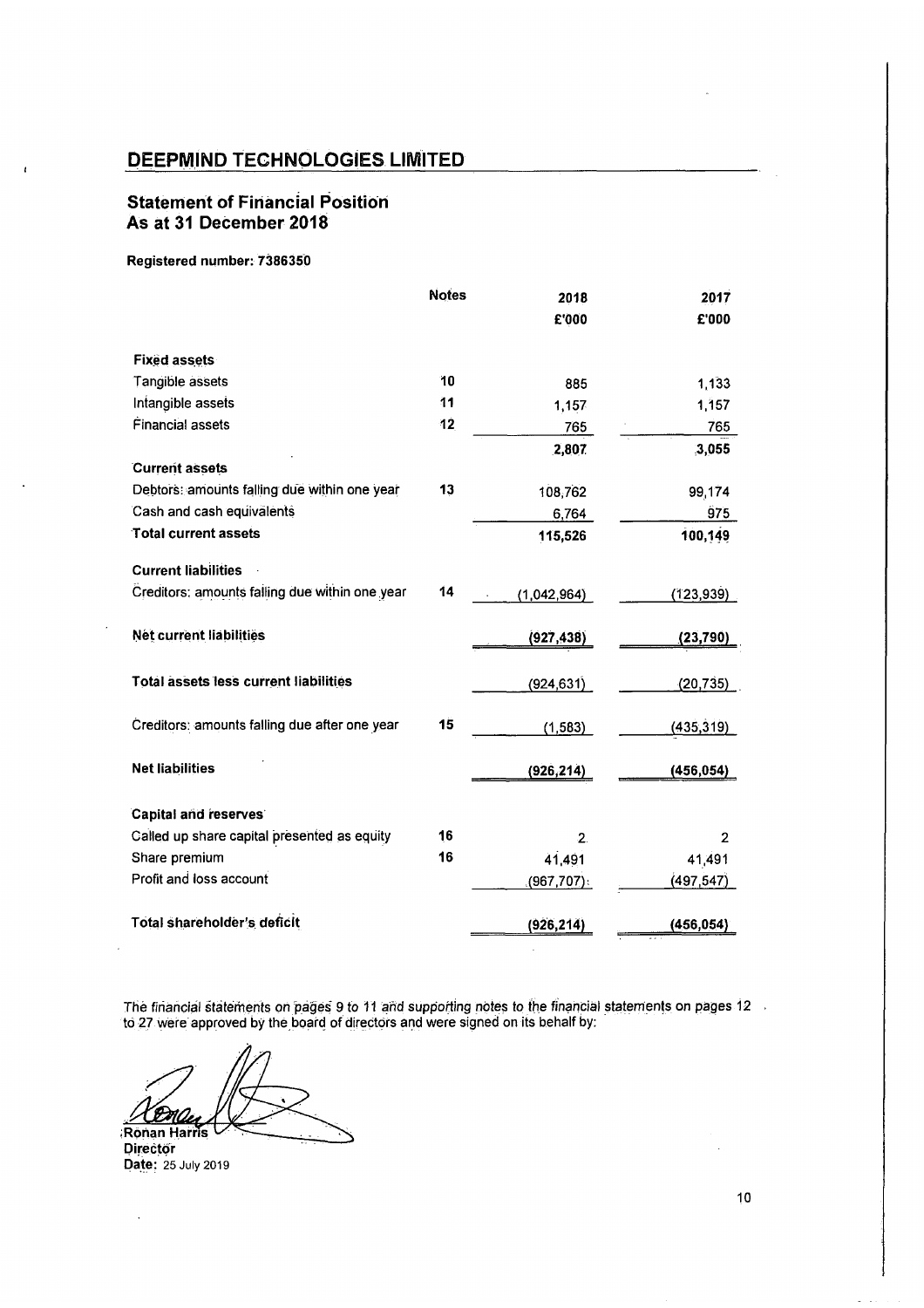# **Statement of Changes in Equity** As at 31 December 2018

|                                                                                                                                                                                                                                                                    | Called up<br>share<br>capital | <b>Share</b><br>premium | <b>Profit and</b><br>loss<br>account | Total<br>shareholder's<br>deficit |
|--------------------------------------------------------------------------------------------------------------------------------------------------------------------------------------------------------------------------------------------------------------------|-------------------------------|-------------------------|--------------------------------------|-----------------------------------|
|                                                                                                                                                                                                                                                                    | £'000                         | E'000                   | £'000                                | £'000                             |
|                                                                                                                                                                                                                                                                    | $\mathbf 2$                   | 41,491                  | (195, 342)                           | (153, 849)                        |
|                                                                                                                                                                                                                                                                    |                               |                         | (302, 205)                           | (302, 205)                        |
|                                                                                                                                                                                                                                                                    | $\mathbf{2}$                  | 41,491                  | (497, 547)                           | (456, 054)                        |
|                                                                                                                                                                                                                                                                    |                               |                         |                                      |                                   |
|                                                                                                                                                                                                                                                                    | $\mathbf 2$                   | 41,491                  | (497, 547)                           | (456, 054)                        |
| DEEPMIND TECHNOLOGIES LIMITED<br><b>Statement of Changes in Equity</b><br>As at 31 December 2018<br>Balance at 1 January 2017<br>Loss for the year<br>Balance at 31 December 2017<br>Balance at 1 January 2018<br>Loss for the year<br>Balance at 31 December 2018 | $\overline{\mathbf{2}}$       | 41,491                  | (470, 160)<br>(967, 707)             | (470, 160)<br>(926, 214)          |

ų.

The notes on pages 12 to 27 form an integral part of the financial statements.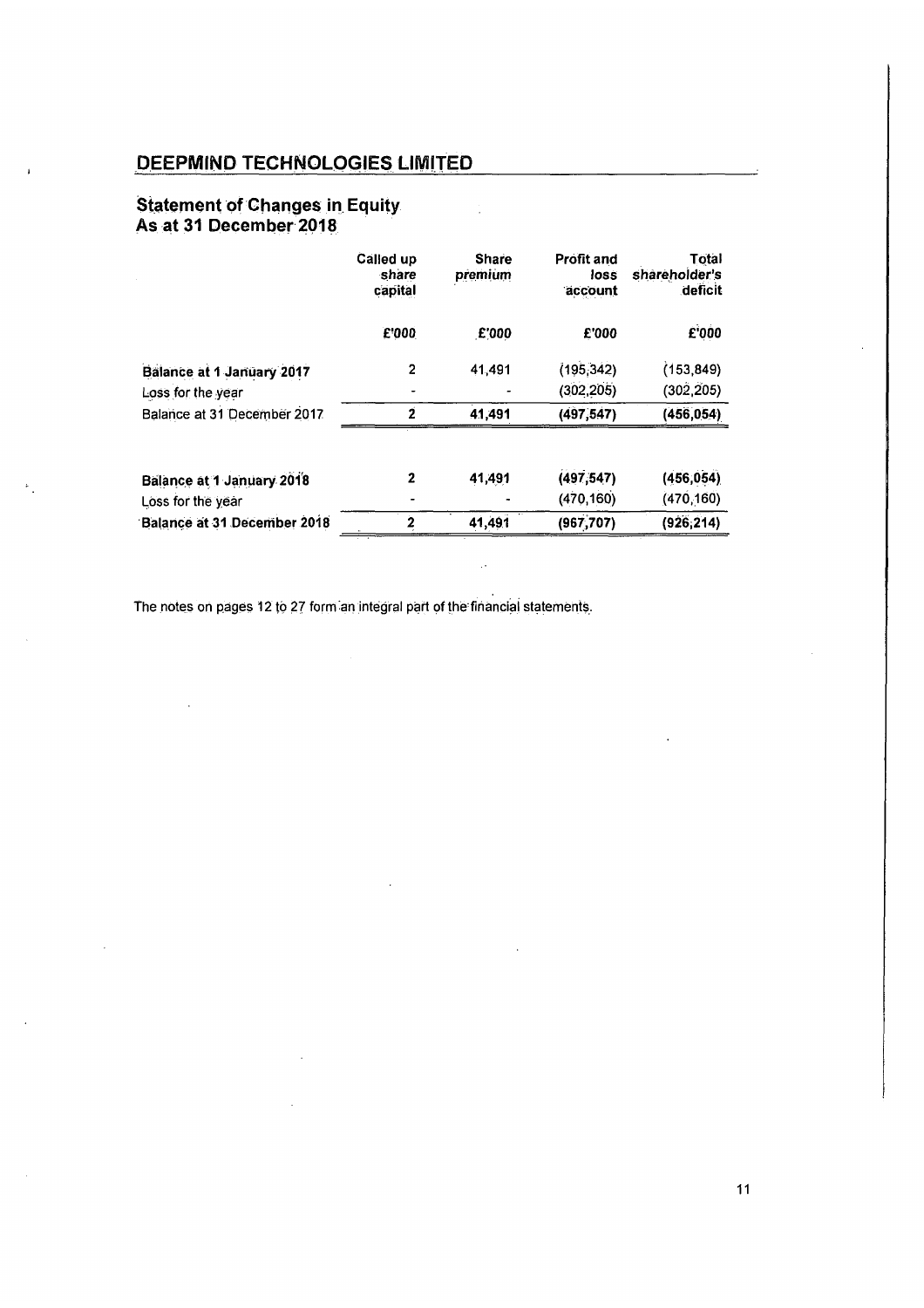## Notes to the Financials Statements For the year ended 31 December 2018

#### 1. General information

DeepMind Technologies Limited (the "Company") is a private companylimited by shares domiciled and incorporated in the United Kingdom. The Company's registered address is 5 New Street Square, London, EC4A 3TW. The Companyspecialises in the research and application of cutting edge machine learning, including the provision of technical services to other companies.

The Company's ultimate holding company is Alphabet Inc., a company incorporated in the United States of America, while its immediate parent companyis Google Ireland Holdings Unlimited Company, <sup>a</sup> companyincorporated in the Republic of Ireland. Related companiesin these financial statements refer to the group of companies under the Alphabet Inc. group.

The financial statements present the information about the Company as an individual entity and not about the group. The Company is exempt from preparing consolidated financial statements under the conditions laid down in Section 401 of the Companies Act 2006. The Company is included in the consolidated financial statements of Alphabet Inc., which are publicly available. Those accounts have been prepared in a manner equivalent to consolidated accounts drawn up in accordance with the provisions of the Seventh Directive (83/349EEC).

#### 2. Statement of compliance

The financial statements have been prepared in accordance with Financial Reporting Standard 104, 'Reduced Disclosure Framework' ('FRS 101'), UK Generally Accepted Accounting Practice, and in accordance with the Companies Act 2006. The Company has used a true and fair view override in respect of the non-amortisation of goodwill (note 11).

### 3. Accounting policies

### a) Basis of preparation of financial.statements

The financial statements are prepared on a going concern basis under the historical cost convention.

The directors of the Company have received a written assurance from an intermediate parent undertaking, Google LLC, that it will continue to provide adequate financial support to the Company for a period of at least twelve months from the date of approval of these financial statements to enable the Company to discharge its financial obligations to all creditors as they fall due.

On this basis, the directors are satisfied that the Company has adequate resources to continue in operational existence for the foreseeable future. The Company, therefore, continues to adopt the going concern basis in preparing its financial statements.

The financial statements were prepared in pound sterling ("£") and all amounts have been rounded to the nearest thousand, unless otherwise indicated.

### b) Financial Reporting Standard 101 - reduced disclosure exemptions

FRS 101 sets out a reduced disclosure framework for a 'qualifying entity' as defined in the standard which addresses the financial reporting requirements and disclosure exemptions in the individual financial statements of qualifying entities that otherwise apply the recognition, measurement and disclosure requirements of EU-adopted IFRS. The Companyis <sup>a</sup> qualifying entity for the purposes of **FRS 101.** 

In accordance with the exemptions available under the reduced disclosute Framework of FRS 101, the Company has availed of the following exemptions in accordance with paragraph 8 of FRS 101 in respect of:

 $\mathbf{I}$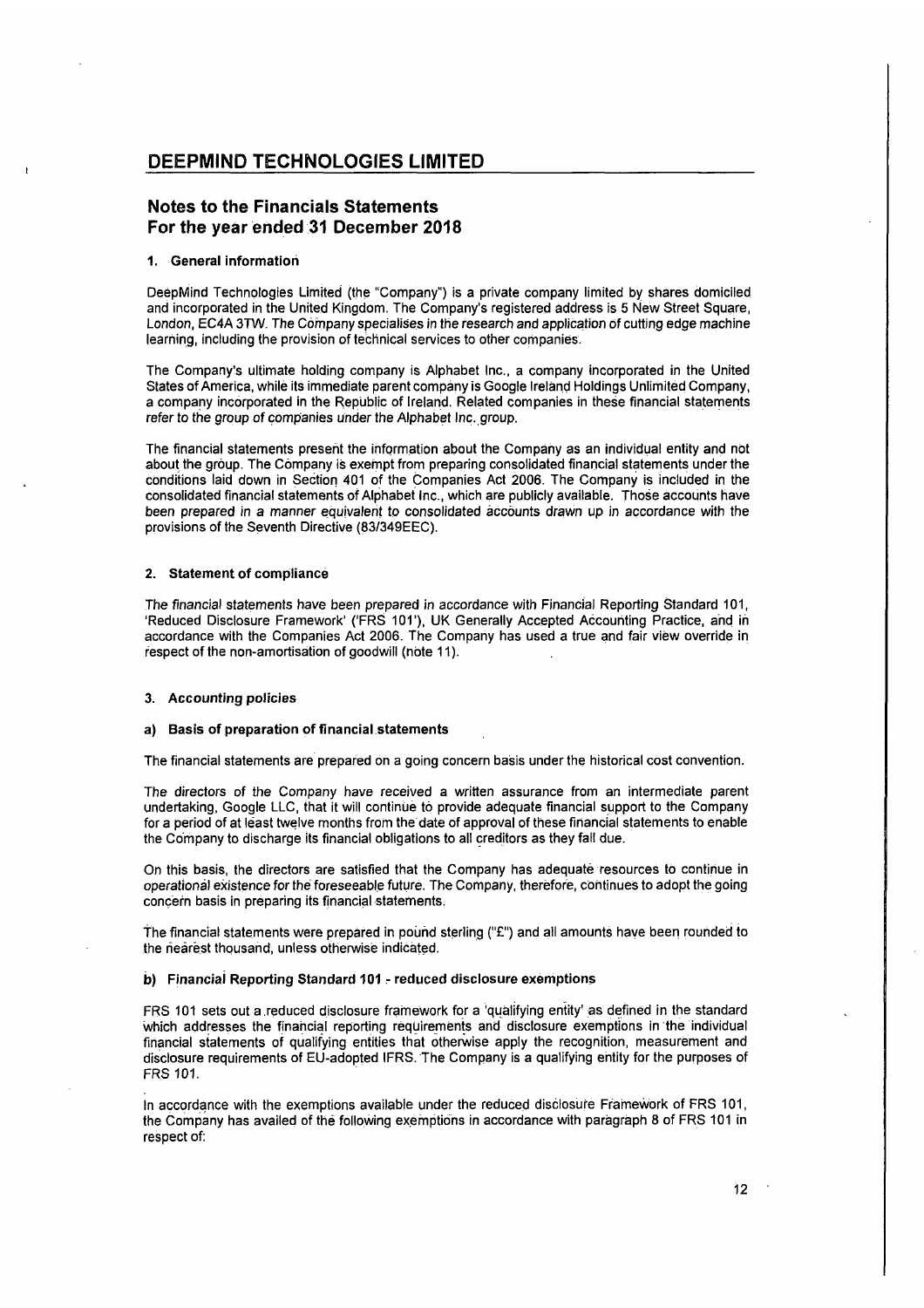## Notes to the Financials Statements For the year ended 31 December 2018

- 3: Accounting policies (continued)
- b) Financial Reporting Standard 101 reduced disclosure exemptions (continued)
	- The requirements of paragraph 38 of IAS 1 "Presentation of Financial Statements" to present comparative information in respect of:
		- $\circ$  paragraph 79(a)(iv) of IAS 1 (a reconciliation of the number of shares outstanding at. the beginning and at the end of the period),
		- © paragraph 73(e) of IAS 16 "Property, Plant and Equipment",
		- o Paragraph 118(é) of IAS 38 "Intangible Assets";
	- <sup>e</sup> The requirements of paragraphs 10(d), 16, 38A, 38A-D, 40A-D), 111 and 134 to 136 of IAS <sup>1</sup> "Presentation of Financial Statements';
	- The requirements of IAS 7 "Statement of Cash Flows";
	- The requirements of paragraphs 30 to 31 of IAS 8 Accounting Policies, Changes in Accounting Estimates and Errors (requirement to disclose information when an entity has not applied a new IFRS that has been issued but is not yet effective); :
	- e The requirements of IAS 24 Related'Party Disclosures to disclose related party transactions enteredinto between two or more group members and the requirements of paragraph 17, 18A to disclose key fnanagement compensation;
	- The requirements of paragraphs 62,  $B64(d)$ ,  $B64(e)$ ,  $B64(g)$ ,  $B64(h)$ ,  $B64(i)$  to  $B64(m)$ , B64(n)(ii), B64(o)(ii), B64(p), B64(q)(ii), B66 and BG7of IFRS 3 Business Combinations;
	- The requirements of IFRS 7 Financial instruments Disclosures;
	- The requirements of paragraphs 134(d)-134(f) and 135(c)-135(e) of IAS 36 Impairment of Assets;
	- The requirements of paragraphs 91 to 99 of IFRS 13 Fair Value Measurement:
	- The requirements of the second sentence of paragraph 110 and paragraphs 113(a), 114, 115, 118, 119(a) to (c), 120 to 127 and 129 of IFRS 15 Revenue from Contracts with Customers.

The preparation of financial statements in conformity with FRS <sup>101</sup> requires managementto exercise judgement in the process of applying the Company's accounting policies and requires the use of accounting estimates and assumptions.

## c) New and amended standards and interpretations

## IFRS 9 Financial Instruments

In July 2014, the IASB finalised the reform of financial instruments accounting and issued IFRS 9 (as revised in 2014), which contains the requirements for a) the classification and measurement of financial assets and financial liabilities, b) impairment methodology, and c) general hedge accounting. IFRS 9 (as revised in 2014) superseded IAS 39 Financial Instruments: Recognition and Measurementfrom <sup>4</sup> January 2018:

In accordance with the transitional provisions in IFRS 9, the Company has applied the modified retrospective transition method and has not restated prior year comparative figures. Results for the year ended 31 December 2018 are presented under IFRS 9, while results for the year ended 31 December2017 are reported in accordance with IAS 39. Underthe modified retrospective transition method, any cumulative adjustment from the adoption of IFRS 9 is recognised in opening retained loss as at <sup>1</sup> January 2018.

The nature and effect of key changes for classification and measurement, and impairment arising from the adoption of IFRS 9 are outlined in Note 19. The Company does not apply hedge accounting, therefore no further disclosures have been provided.

ļ.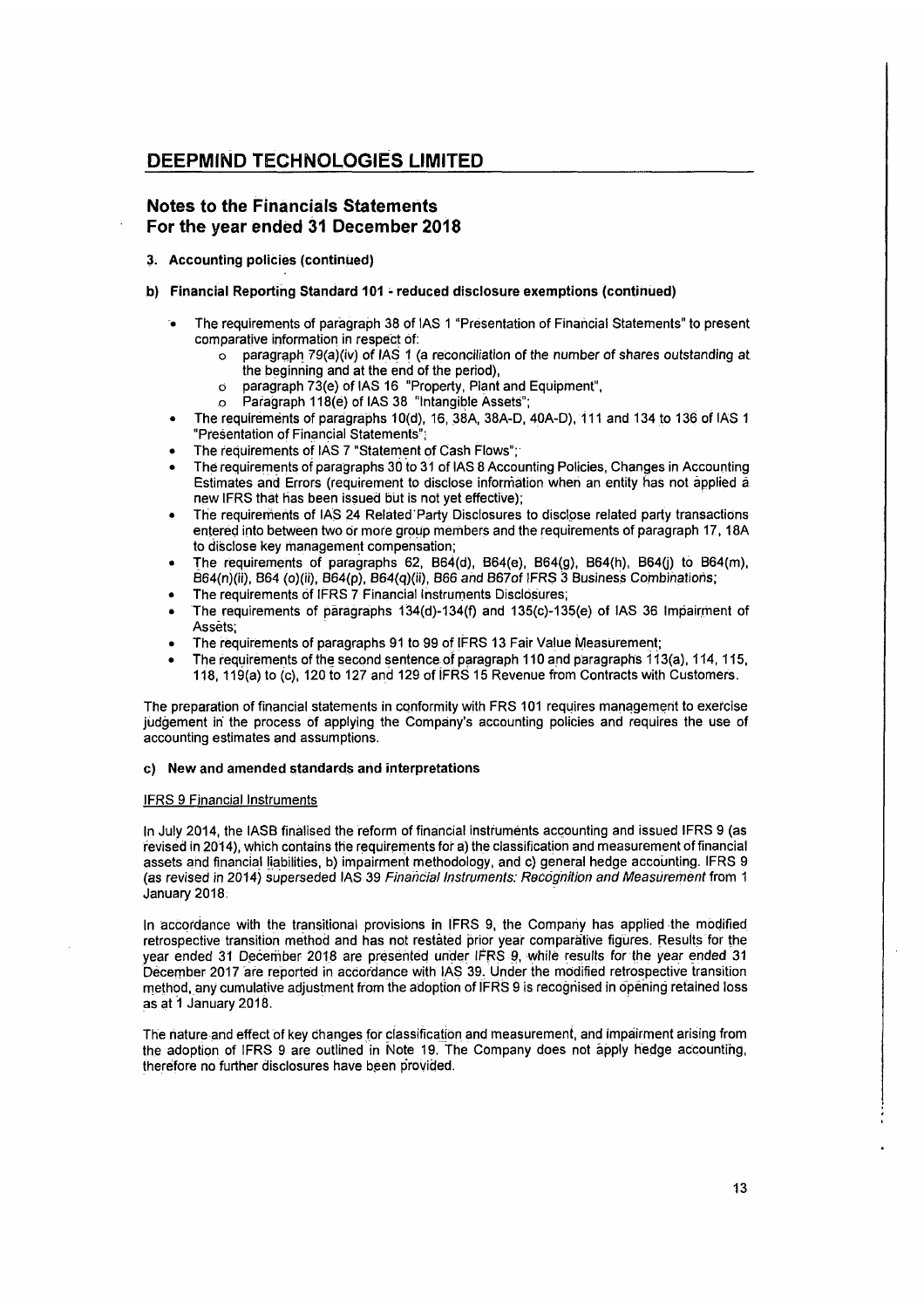## Notes to the Financials Statements For the year ended 31 December 2018

### 3. Accounting policies (continued)

#### d) Turnover

The Company recognises revenue when control of the promised services aretransferred to the customer, in an amount that reflects the consideration the Company expects to be entitled to in exchange for those goods or services.

The Company generates revenue through a service agreement with other group undertakings for the provision of research and development services.

Revenue from these agreements is recognised when the obligation to the customer is satisfied, and control of the promised service is transferred. The Company recognises revenue over time, as the customer simultaneously receives and consumesthe benefits as the service is provided. The Company applies an output method, based on underlying financial results as agreed between parties, whichis considered to faithfully depict the transfer of control to the customer.

The service fee charged is based on the level of expenses incurred by the Company in the performance of services. Where the transaction price contains variable consideration, the Company uses the most likely amount method in estimating revenue. These estimates are not constrained, as the Company assesses that it is highly probable that a significant reversal of revenue will not occur.

### e) Income tax

The tax expense for the year comprises current and deferred tax.

#### (i) Current tax

Current tax assets and liabilities are measured at the amount expected to be recovered from or paid to the taxation authority. The current income tax charge is calculated on the basis of the tax laws enacted or substantively enacted at the end of the reporting period.

Current taxes are recognised in profit or loss except to the extent that the tax relates to items recognised outside profit or loss, either in other comprehensive income or directly in equity. Current tax assets and tax liabilities are offset where the entity has a legally enforceable right to offset and intends either to settle on a net basis, or to realise the asset and settle the liability simultaneously.

### (ii) Deferred tax

Deferred tax is recognised in respect of all temporary differences between the tax bases of assets and liabilities and their carrying amountsin the financial statements, except where the deferred tax asset of liability arises from the initial recognition of an asset or liability which affects neither the accounting profit nor taxable profit or loss.

Deferred tax assets are recognised only to the extent that it is probable that there will be suitable future taxable profits available against which the temporary differences can be utilised. The carrying amount of deferred tax assets are reviewed at each reporting date and adjustedto the extentthatit is no longer probable that sufficient taxable profit will be available to allow all or part of the deferred tax asset to be utilised. Unrecognised deferred tax assetsare reassessed at each reporting date and are recognised to the extent that it has become probable that future taxable profit will allow the deferred tax asset to be utilised.

Deferred tax is measured on a non-discounted basis at the tax rates that are expected to apply to the year when the asset is realised or the liability is settled, based on tax rates and laws enacted or substantively enacted at the reporting date:

 $\begin{array}{c} \hline \end{array}$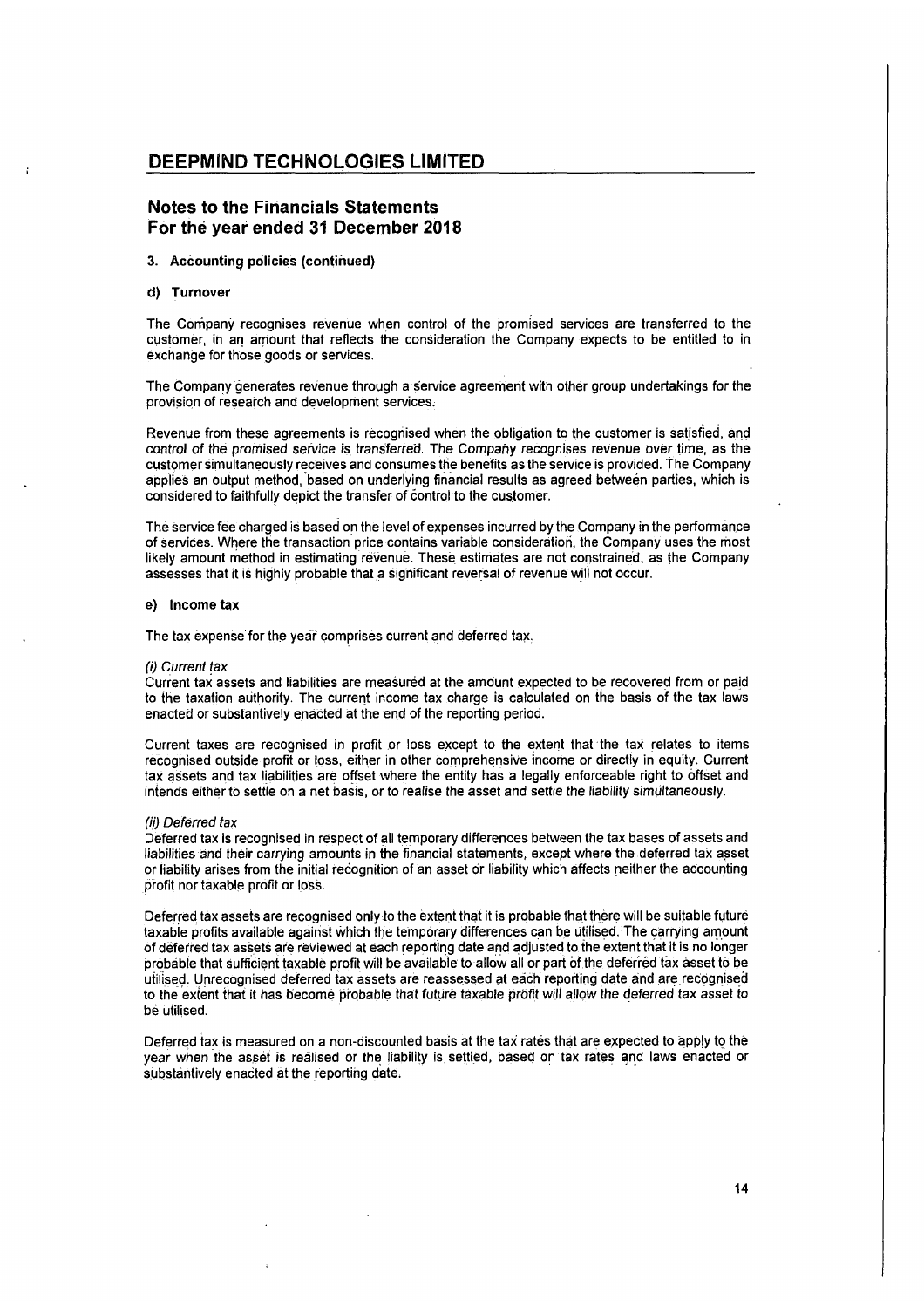## Notes to the Financials Statements For the year ended 31 December 2018

## 3. Accounting policies (continued)

#### f) Tangible assets

Tangible assets are initially recorded at cost. Subsequent to initial recognition, tangible assets are stated at cost less accumulated depreciation and impairment value, if any.

The cost of tangible assets includes expenditure that is directly attributable to the acquisition of the items. Dismantlement, removal or restoration costs are included as part of the cost of tangible assets if the obligation for dismantlement, removal or restoration is incurred as a consequence of acquiring or using the tangible assets.

Subsequent expenditure is added to the carrying amount of the asset when it is probable that the future economic benefits, in excess of standard performance of the asset before the expenditure was made,will flow to the Company, and the cost can be reliably measured. Other subsequent expenditure is recognised as an expense during the financial year in which it is incurred.

Tangible assets are derecognised upon disposal or when no future economic benefits are expected from their use. On disposal of an item of tangible assets, the difference between the net disposal proceeds and its carrying amount is taken to profit or loss.

Depreciation is provided on the straight line method overtheir estimated useful lives as follows:

| <b>Furniture and fixtures</b>    | 15% straight line (2017: not applicable)              |
|----------------------------------|-------------------------------------------------------|
| Network and production equipment | 30% - 50% straight line (2017: 30%-50% straight line) |
| Construction in progress         | No depreciation as assets are not in use              |

The carrying values of tangible assets are reviewed for impairment when events or changes in circumstancesindicate that the carrying value may not be recoverable.

### g) Goodwill

Goodwill is initially measured at cost. After initial recognition, goodwill is measured at cost less any accumulated impairment losses.

The UK Companies Act 2006 requires goodwill to be reduced by provisions for depreciation on <sup>a</sup> systematic basis over its useful economic life. However, under IFRS 3 Business Combinations, goodwill is not amortised. Consequently, the Company does not amortise goodwill, but reviewsit for impairment on an-annual basis or whenever there are indicators of impairment. The Company is therefore invoking a 'true and fair view override' to overcome the prohibition on the non-amortisation of goodwill in the-Companies Act. The Company 'is not able to reliably estimate the impact on the financial statements of the true and fair override on the basis that the useful life of goodwill cannot be predicted with a satisfactory level of reliability, nor can the pattern in which goodwill diminishes be known.

For the purpose of impairment testing, goodwill acquired in a business combination is allocated to each of the Company's Cost Generating Units ("CGUs') that are expected to benefit from the combination. Each unit to which the goodwill is allocated représerits the lowest level within the entity at which the goodwill is monitored for internal management purposes. Goodwill is tested for impairment annually and when circumstances indicate that the carrying value may be impaired. Impairment is assessed by comparing the carrying value of an asset with its recoverable amount, The recoverable amountis determined based on value in use calculations. The use of this method requires the estimation of future cash flows and the determination of a discount rate in order to calculate the present value of the cash flows.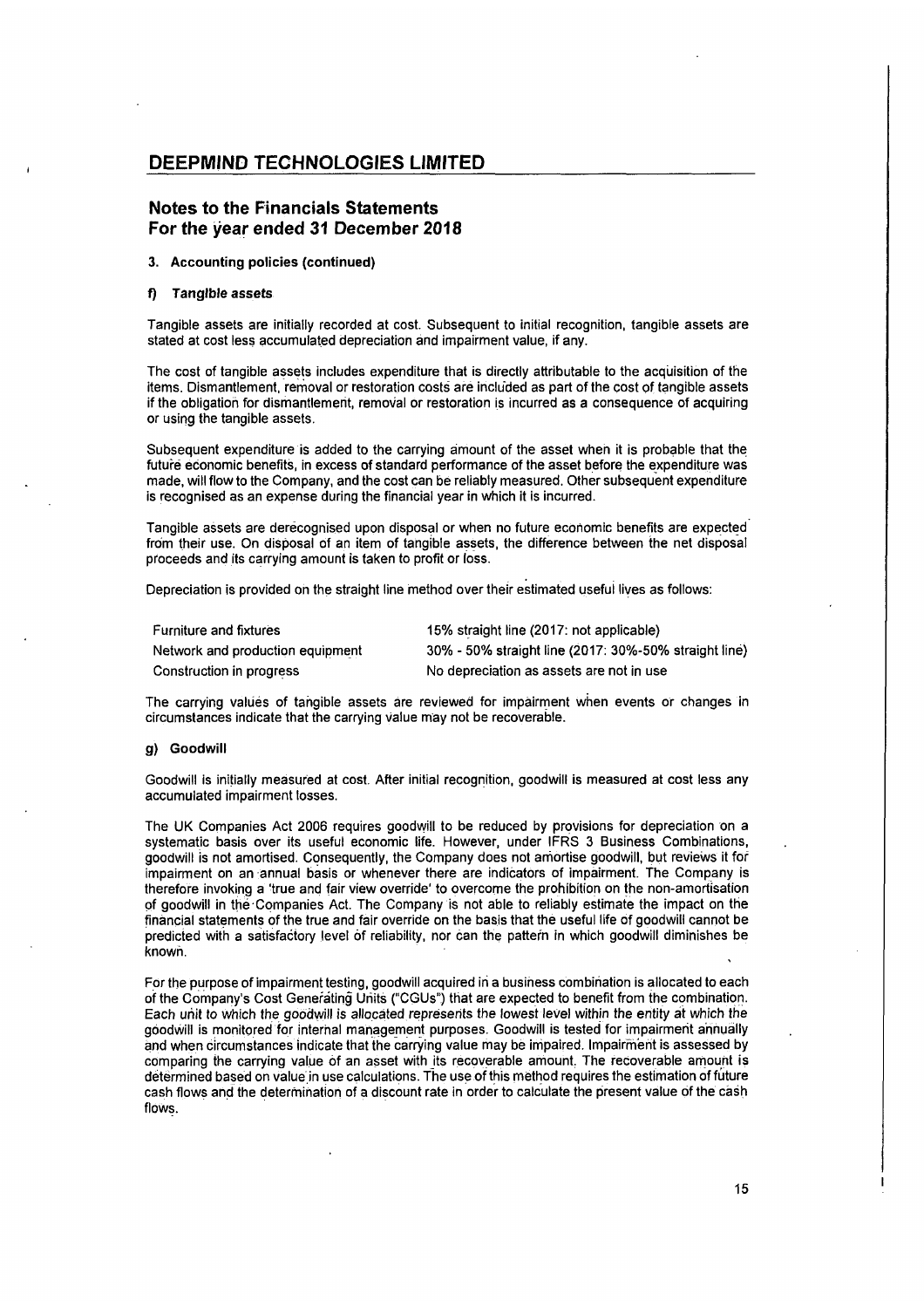## Notes to the Financials Statements For the year ended 31 December 2018

### 3. Accounting policies (continued)

#### h) Research and development

Research and development costs are expensed in the period in which they are incurred. The Company currently incurs no development costs which would meet the criteria for capitalisation as development. expenditure under IAS 38.

## 'i) Financial fixed assets

Investments in subsidiaries are measured at cost less accumulated impairment losses.

### j) Impairment of non-financial and financial assets measured at cost

The carrying amounts of the non-financial assets and financial assets measured at cost (tangible assets and financial fixed assets) are reviewed at each reporting date to determine whether there is any indication of impairment in value. If any such indication exists, the assets recoverable amountis estimated.

### k) Financial assets

Financial asséts are recognised in the statement of financial position when, and only when, the Company becomes a party to the contractual provisions of the financial instrument.

When financial assets are recognised initially, they are measured at fair value, plus, in the case of financial assets not at fair value through profit or loss ('FVTPL'), directly attributable transaction costs.

A financial asset is derecognised where the contractual right to receive cash flows from the asset has 'expired or have been transferred and the Company has transferred substantially all risks and rewards of ownership.

On derecognition of <sup>a</sup> financial assetin its entirety, except for those subsequently measured at fair value through other compréhensive income ('FVTOCI), the difference between the carrying amount and the sum of the consideration received and any cumulative gain or loss that has been recognised directly in equity is recognised in profit or loss. For derecognition of financial assets measured at FVTOCI, any cumulative gain or loss is recognised in other comprehensive income.

All regular way purchases and sales of financial assets are recognised or derecognised on the trade date i.e. the date that the Company commits to purchase or sell the asset. Regular way purchases or sales are purchases or sales of financial assets that require delivery of assets within the period generally established by regulation or convention in the marketplace concerned.

#### Classification and measurement - IFRS 9

From <sup>1</sup> January 2018, the Company classifies its financial assets in the. following measurement category:

<sup>e</sup> those to be measured at amortised cost:

A financial asset is measured at amortised costif it has not been designated as FVTPLand meets both of the following conditions:

- it is held within a business model whose objective is to hold to collect contractual cash flow; and
- ¢ its contractual terms give rise on specified dates to cash flows that are solely payments of principal and interest on the principal amount outstanding.

16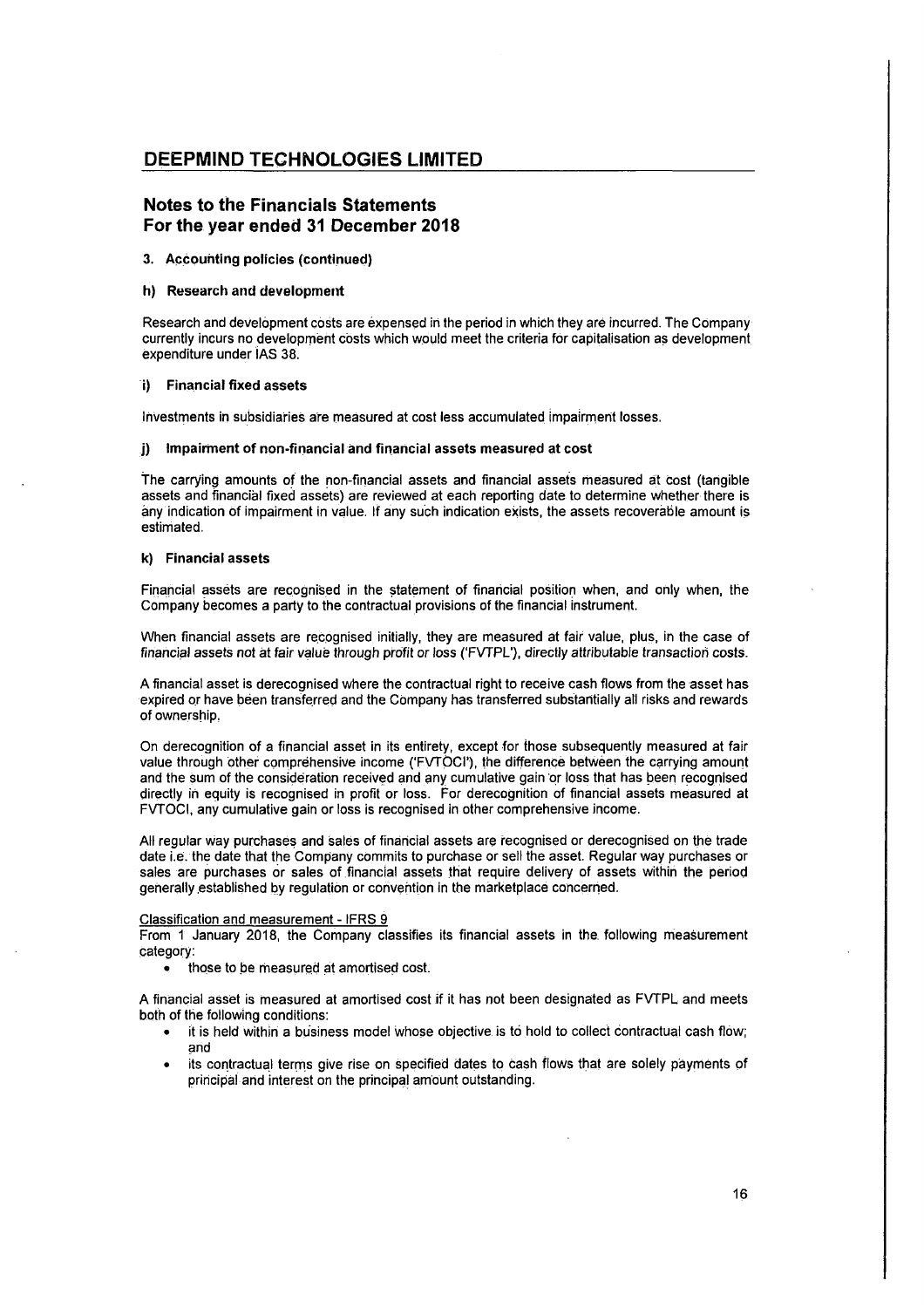## Notes to the Financials Statements For the year ended 31 December 2018

### 3. Accounting policies (continued)

### k) 'Financial assets (continued)

### Debt instruments - IFRS 9

Subsequent measurement of debt instruments depends on the entity's business model for managing the asset and the cash flow characteristics of the asset. All the Company's debt instruments are measured at amortised cost as the assets that are held for collection of contractual cash flows where those cash flows represent solely payments of principal and interest are measured at amortised cost.

A gain or loss on a debt investment that is subsequently measured at amortised cost and is not part of a hedging relationship is recognised in profit or toss when the asset is derecognised or impaired. Interest income from these financial assetsis included in finance income using the effective interest rate method.

The Company's debt instruments consist of the following:

- Debtors with group undertakings
- Other debtors

### Impairment of debt instruments measured at amortised cost - IFRS 9

For intercompany trade debtors the entity applies the simplified approach permitted by IFRS 9, which requires expected lifetime losses to be recognised from initial recognition of the debtors.

To measure the expected credit losses, trade debtors have been grouped based on sharedcredit risk characteristics. The Company uses judgement in making assumptions around the risk of default and expected loss rates, based on the Company's past history, existing market conditions as well as forward looking estimates at the end of each reporting period.

Management consider amounts due from group undertakings to have 'low credit risk' when they have a low risk of default and the issuer has a strong capacity to meet its contractual 'cash flow obligations in the short term.

### Accounting policies applied before <sup>1</sup> January2018 (IAS 39)

#### **Recognition**

.<br>Financial assets are recognised on the statement of financial position when, and only when, the<br>Company becomes a party to the contractual provisions of the financial instrument. When financial Company becomes a party to the contractual provisions of the financial instrument. When financial assets not assets not at fair value through profit orloss, directly attributable transaction costs.

A financial assetis derecognised where the contractual right to receive cash flows from the asset has A infancial assetts defectognised where the company has transferred substantially all risks and rewards<br>expired or have been transferred and the Company has transferred substantially all risks and rewards<br>of ownership. On of ownership. On derecognition of a financial asset in its entirety, the difference between the carrying<br>amount and the sum of the consideration received and any cumulative gain or loss that has been recognised directly in equity is recognised in profit or loss.

### **Classification**

The Company holds the following category of financial instruments:

- \* Investment in subsidiaries
- e Receivables

The classification depends on the purpose for which the financial assets and liabilities were acquired. Management determines the classification of its financial assets and liabilities at initial recognition.

 $\vert$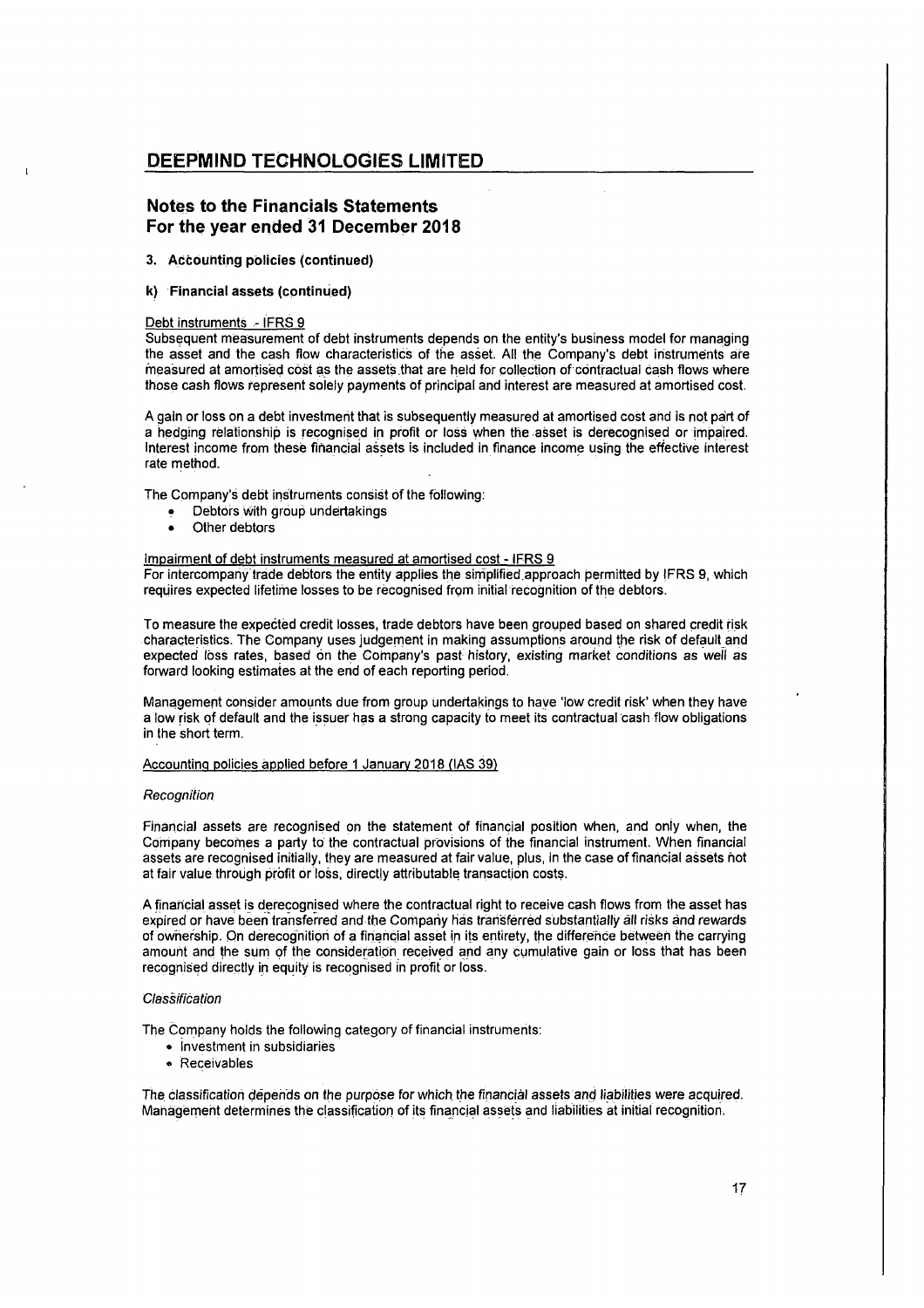## Notes to the Financials Statements For the year ended 31 December 2018

#### 3. Accounting policies (continued)

#### k) Financial assets (continued)

#### (i) Investment in subsidiaries

Investment in subsidiaries is measured at cost less accumulated impairment losses. The Company 'tests for impairment when circumstancesindicate that the carrying value may be impaired. Impairment is assessed by comparing the carrying value of an asset with its recoverable amount, which is the higher of net realisable value or value in use.

#### (ii) Receivables

Receivables are non-derivative financial assets with fixed or determinable payments that are not 'quoted in an active market. They are included in current assets, except for maturities greater than 12 months after the end of the reporting period.

These are classified as non-current assets. The asset is initially recognised at its fair value including 'directly attributable and incremental transaction costs. Receivables are subsequently carried at -amortised cost using the effective interest method.

Financial assets are derecognised when the rights to receive cash flows from the investments have expired or have been transferred and the Company has transferred substantially all risks and rewards of ownership,

If the original advanced amount to a fellow group entity does not equate to the fair value on initial recognition, the difference is reflected as a dividend to the parent of the Company. Interest income is recognised using the effective interest method.

### **I)** Financial liabilities

Financial liabilities are recognised in the statement of financial position when, and only when, the<br>Company becomes a party to the contractual provisions of the financial instrument.

Financial liabilities are recognised initially at fair value, plus, in the case of financial liabilities other than derivatives, directly attributable transaction costs.

Subsequent to initial recognition, all financial liabilities are measured at amortised cost using the effective interest method, except for derivatives, which are measured at fair value.

A financial liability is derecognised when the obligation under the liability is extinguished. For financial liabilities other than derivatives, gains and losses are recognised in profit or loss when the liabilities are derecognised, and through the amortisation process.

The Company contains the following categories of financial liabilities:

Financial liabilities held at amortised cost.

The classification depends on the purpose for which the financial liabilities were acquired. Management determines the classification of its financial liabilities at initial recognition.

#### (i) Financial liabilities held at amortised cost

Financialliabilities at amortised cost are included in 'Creditors: amountsfalling due within one year' and 'Creditors: amounts falling due after more than one year' in the statement of financial position.

Creditors are classified as current liabilities, unless the Company has an unconditional right to defer settlement of the liability for at least 12 months after the balance sheet date.

interest expenserelating to the financialliability is recognisedin profit or loss on <sup>a</sup> time proportion basis using the effective interest rate method.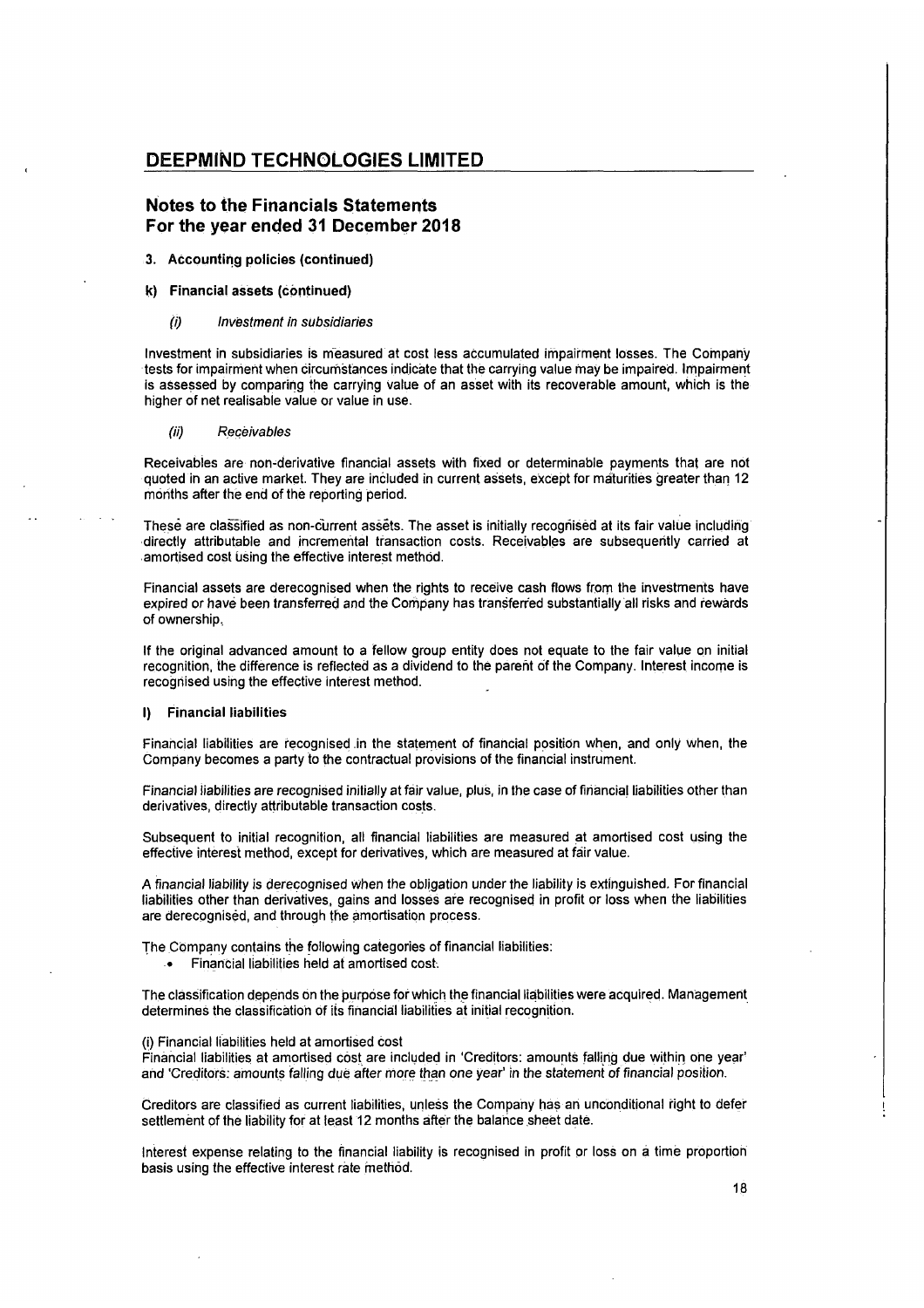## Notes to the Financials Statements For the year ended 31 December 2018

- 3. Accounting policies (continued)
- 1) Financial liabilities (continued)

### Accounting policies applied before 1 January 2018 (IAS 39)

.<br>Financial liabilities are recognised on the statement of financial position when, and only when, the<br>Company becomes a party to the contractual provisions of the financial instrument.

Financial liabilities are recognised initially at fair value, plus, in the case of financial liabilities other than derivatives, diréctly attributable transaction costs.

Subsequent to initial recognition, all financial liabilities are measured at amortised cost using the effective interest method, except for derivatives, which are measuredat fair value.

A financial liability is derecognised when the obligation under theliability is extinguished. Forfinancial liabilities other than derivatives, gains and losses are recognised in profit or loss whentheliabilities are derecognised, and through the amortisation process.

The Company contains the following category of financial liabilities:

¢ Carried at amortised cost.

The classification depends on the purpose for which the financial liabilities were acquired. Management determines the classification of its financial liabilities at initial recognition.

### Financial liabilities at amortised cost

Loans and borrowings are classified as current liabilities, unless the Company has an unconditional right to defer settlement of the liability for at least 12 months after the balance sheet date. Financial liabilities at amortised cost are included 'in 'Creditors: amounts falling due after one year' in the statement of financial position.

Interest expense relating to the financial liability is recognised in profit or loss on a time proportion basis using thé éffective interest rate method.

#### m) Cash and cash equivalents

Cash and cash equivalents comprise cash at bank.

#### n) Business combinations

The purchase price is allocated to the tangible and intangible assets acquired and liabilities assumed based on their estimated fair values. The excess purchase price over those values is recorded as goodwill (if any). The fair values assigned to tangible and intangible assets acquired and liabilities 'assumed is based on management's estimates and assumptions, and other information compiled by management, including valuations that utilise established valuation techniques appropriate for the high technology industry:

Acquisition costs arising as a result of the transaction are expensed as administration costs in the period incurred.

#### 4. Critical accounting estimates and judgements

In the process of applying the Company's accounting policies, management is of the opinion that there are no critical accounting estimates and judgements involved that have a significant effect on the amounts recognised in the financial statements.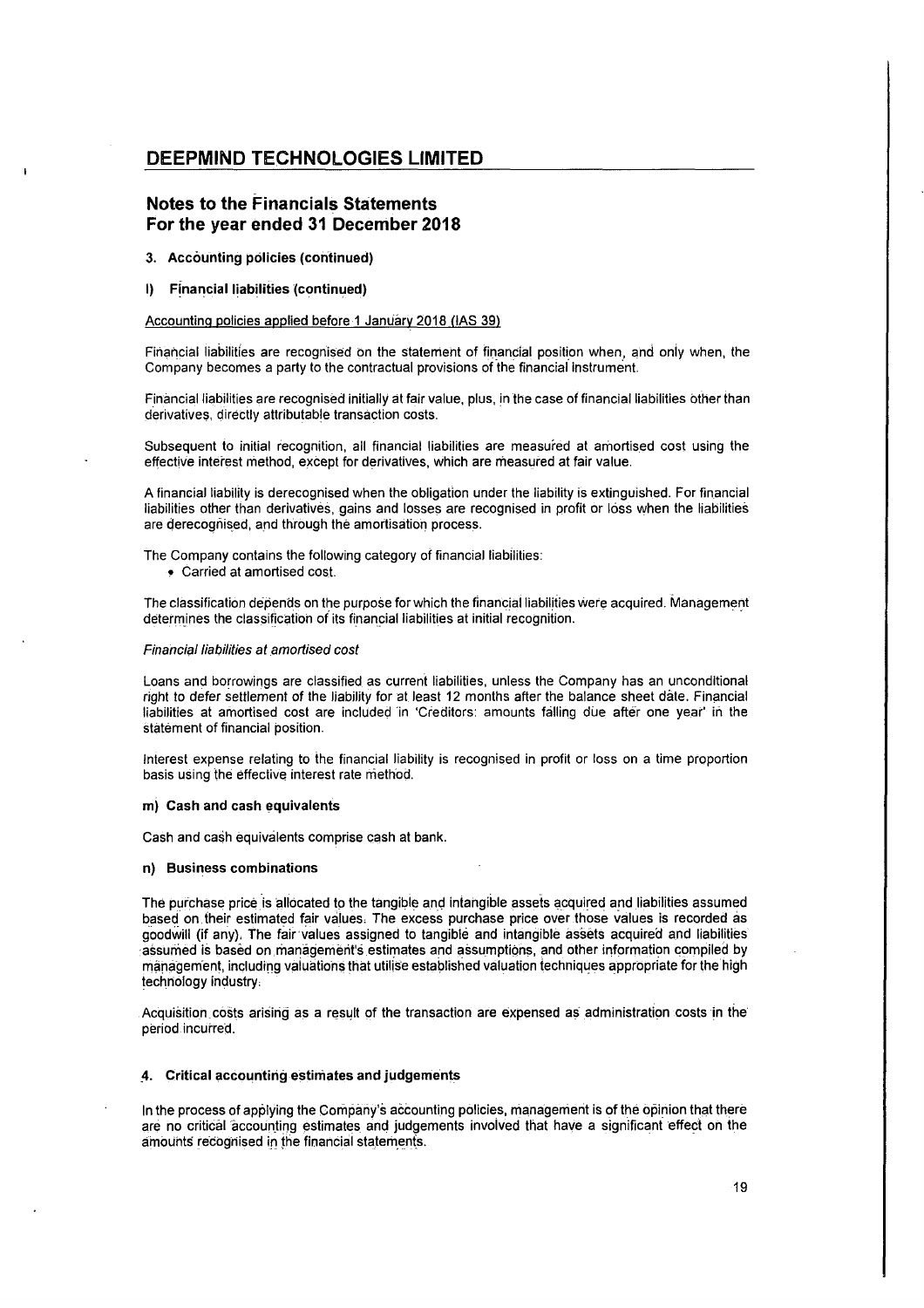## Notes to the Financials Statements — For the year ended 31 December 2018

#### 5. 'Turnover

The total revenue of the Companyfor the year has been primarily derived from its principal-activity, the research and application of cutting edge machine learning, including the provision of technical services to other companies.

## 6. Operating loss

| An analysis of turnover is not disclosed in line with Schedule 1, paragraph 68(5) of Statutory Instrumen<br>2008 No.410.                                                                                |                 |               |
|---------------------------------------------------------------------------------------------------------------------------------------------------------------------------------------------------------|-----------------|---------------|
| . Operating loss                                                                                                                                                                                        |                 |               |
| Operating loss includes the following specific expenses / (income):                                                                                                                                     |                 |               |
|                                                                                                                                                                                                         | 2018<br>£'000   | 2017<br>£'000 |
| Staff costs and other related costs                                                                                                                                                                     | 397,991         | 200,868       |
| Depreciation of tangible assets                                                                                                                                                                         | 810             | 729           |
| Foreign exchange loss/(gain)                                                                                                                                                                            | 165             | (130)         |
| Auditor's remuneration                                                                                                                                                                                  | 37 <sup>°</sup> | 32            |
| Amortisation of intangible assets                                                                                                                                                                       |                 | 1,157         |
| ees paid to the auditor relate to the statutory audit of the Company.                                                                                                                                   |                 |               |
| itaff and other costs are arrived at after recharging £398 million (2017: £201 million) from group<br>ompanies.                                                                                         |                 |               |
| he directors receive remuneration in respect of their services to the Company from other group<br>ompanies. The cost of the services that they provided to the Company cannot be separately identified. |                 |               |
| Interest receivable and similar income                                                                                                                                                                  |                 |               |
|                                                                                                                                                                                                         | 2018            | 2017          |
|                                                                                                                                                                                                         | £'000           | £'000         |
| nterest income derived from intercompany receivable                                                                                                                                                     | 2,127           |               |

## 7. Interest receivable and similar income

|                                                                                                                                                                                                           | 2018            | 2017    |
|-----------------------------------------------------------------------------------------------------------------------------------------------------------------------------------------------------------|-----------------|---------|
|                                                                                                                                                                                                           | £'000           | £'000   |
| Staff costs and other related costs                                                                                                                                                                       | 397,991         | 200.868 |
| Depreciation of tangible assets                                                                                                                                                                           | 810             | 729     |
| Foreign exchange loss/(gain)                                                                                                                                                                              | 165             | (130)   |
| Auditor's remuneration                                                                                                                                                                                    | 37 <sup>°</sup> | 32      |
| Amortisation of intangible assets                                                                                                                                                                         |                 | 1,157   |
| Fees paid to the auditor relate to the statutory audit of the Company.                                                                                                                                    |                 |         |
| Staff and other costs are arrived at after recharging £398 million (2017: £201 million) from group<br>companies.                                                                                          |                 |         |
| The directors receive remuneration in respect of their services to the Company from other group<br>companies. The cost of the services that they provided to the Company cannot be separately identified. |                 |         |
| Interest receivable and similar income<br>7.                                                                                                                                                              |                 |         |
|                                                                                                                                                                                                           | 2018            | 2017    |
|                                                                                                                                                                                                           | £'000           | £'000   |
| Interest income derived from intercompany receivable                                                                                                                                                      | 2,127           |         |
| Interest payable and similar expenses<br>8.                                                                                                                                                               |                 |         |
|                                                                                                                                                                                                           | 2018            | 2017    |
|                                                                                                                                                                                                           | E'000           | £'000   |
| Interest expense on intercompany loans                                                                                                                                                                    | 6,754           | 2,593.  |

Ļ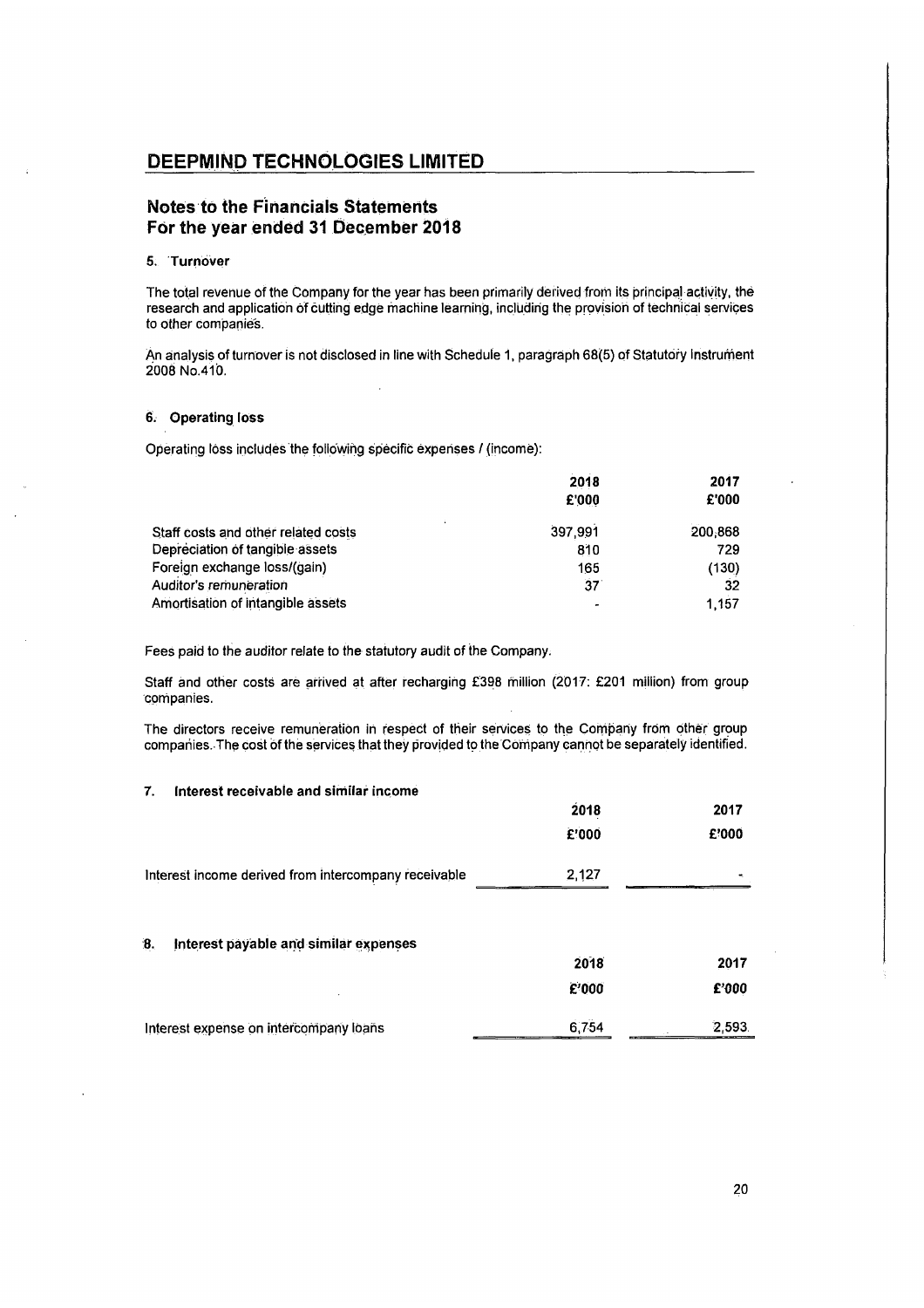## Notes to thé Financials Statements For the year ended 31 December 2018

| DEEPMIND TECHNOLOGIES LIMITED                                                    |           |                    |
|----------------------------------------------------------------------------------|-----------|--------------------|
| <b>Notes to the Financials Statements</b><br>For the year ended 31 December 2018 |           |                    |
| Tax on loss from ordinary activities<br>9.                                       | 2018      | 2017               |
|                                                                                  | £'000     | £'000              |
| Current tax for the year<br>Adjustments in respect of prior years                |           | (20, 311)          |
| <b>Total current tax</b>                                                         |           | (20, 311)          |
| Factors affecting tax charge / (credit) for the                                  |           |                    |
| year                                                                             | 2018      | 2017               |
|                                                                                  | £'000     | E'000              |
| Loss for the year - continuing activities                                        | 470,160   | 281,894            |
| Corporation tax on loss at standard UK tax rate of<br>19% (2017: 19,2466%)       | 89,330    | 54,255             |
| <b>Effects of:</b>                                                               |           |                    |
| Adjustments in respect of prior years                                            | (42, 560) | (20, 311)          |
| Expenses not deductible for tax purposes<br>Corporate interest tax restriction   | (879)     | (21, 200)<br>(339) |
| Amounts not recognised                                                           | (45, 868) | (32, 716)          |
| Other deferred tax not recognised                                                | (23)      |                    |
| Tax charge / (credit) for the year                                               |           | (20, 311)          |

There is uncertainty as to the timing of when the Company will generate sufficient taxable profits to utilise tax losses carried forward. Therefore, the Company has not recognised deferred tax assets of £100 million.

## Factors affecting future tax charges

The UK corporation tax rate reduced from 20% to 19% on 1 April 2017 and is due to reduce to 17% from <sup>1</sup> April 2020.

21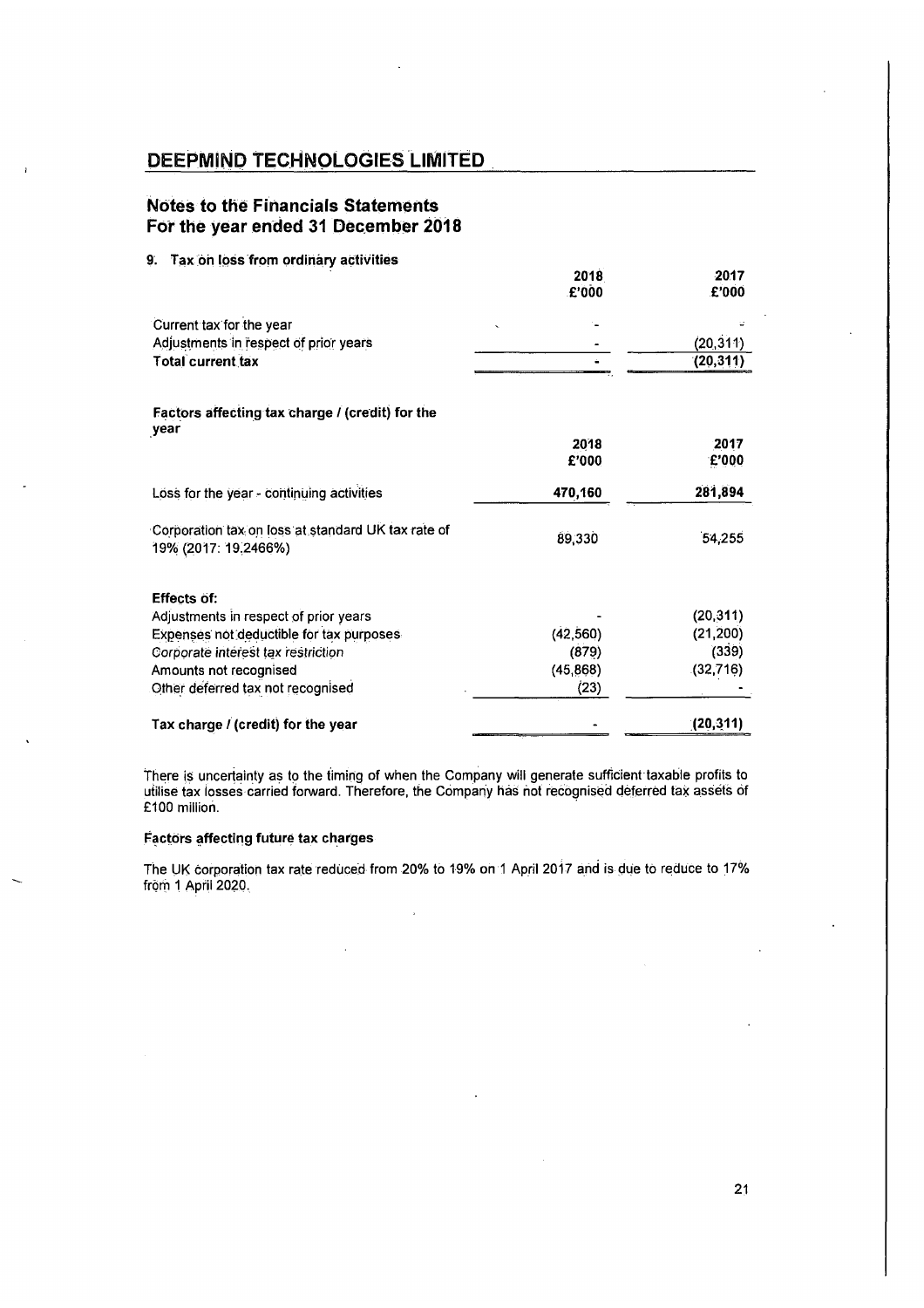# Notes to the Financials Statements For the year ended 31 December 2018

## 10. Tangible assets

| <b>DEEPMIND TECHNOLOGIES LIMITED</b>                                  |                           |                                  |                                |                  |
|-----------------------------------------------------------------------|---------------------------|----------------------------------|--------------------------------|------------------|
| <b>Notes to the Financials Statements</b>                             |                           |                                  |                                |                  |
| For the year ended 31 December 2018                                   |                           |                                  |                                |                  |
| 10.<br><b>Tangible assets</b>                                         |                           |                                  |                                |                  |
|                                                                       | Network and<br>Production | Furniture and<br><b>Fixtures</b> | Construction<br>in progress    | Total            |
|                                                                       | Equipment<br>£'000        | £'000                            | £'000                          | £'000            |
| At 1 January 2018<br>Cóst                                             | 1,836                     | 13                               | 99                             | 1,948            |
| <b>Accumulated depreciation</b><br>Net book amount                    | (813)                     | (2)<br>$\overline{11}$           | $\overline{\phantom{a}}$<br>99 | (815)            |
|                                                                       | 1,023                     |                                  |                                | 1,133            |
| Year ended 31 December 2018<br>Opening het book amount                | 1,023                     | 11                               | 99                             | 1,133            |
| Additions<br>Depreciation                                             | 478<br>(797)              | 176<br>(13)                      | ż                              | 654<br>(810)     |
| <b>Transfers</b>                                                      | 704                       | $\mathcal{L}^*$<br>174           | (92)<br>7                      | (92)<br>885      |
| <b>Closing net book amount</b>                                        |                           |                                  |                                |                  |
| At 31 December 2018                                                   |                           |                                  |                                |                  |
| Cost<br><b>Accumulated depreciation</b>                               | 2,314<br>(1,610)          | 189<br>$(15)$ .                  | $\cdot 7$<br>t,                | 2,510<br>(1,625) |
| Net book amount                                                       | 704                       | 174                              | $\overline{7}$                 | 885              |
|                                                                       |                           |                                  |                                |                  |
| 11. Intangible assets                                                 |                           |                                  |                                |                  |
|                                                                       |                           |                                  | Goodwill<br>£'000              | Total<br>£'000   |
| Cost                                                                  |                           |                                  |                                |                  |
| At 1 January 2018 and at 31 December 2018                             |                           |                                  | 1,157                          | 1,157            |
| Amortisation and impairment<br>At 1 January 2018 and 31 December 2018 |                           |                                  | $\blacksquare$                 |                  |
|                                                                       |                           |                                  |                                |                  |
| Net book value<br>At 31 December 2018<br>At 31 December 2017          |                           |                                  | 1,157<br>1,157                 | 1,157<br>1,157   |

During 2017, as part of the business combination (note 17), the Company recognised goodwill of £1,16 'million.

22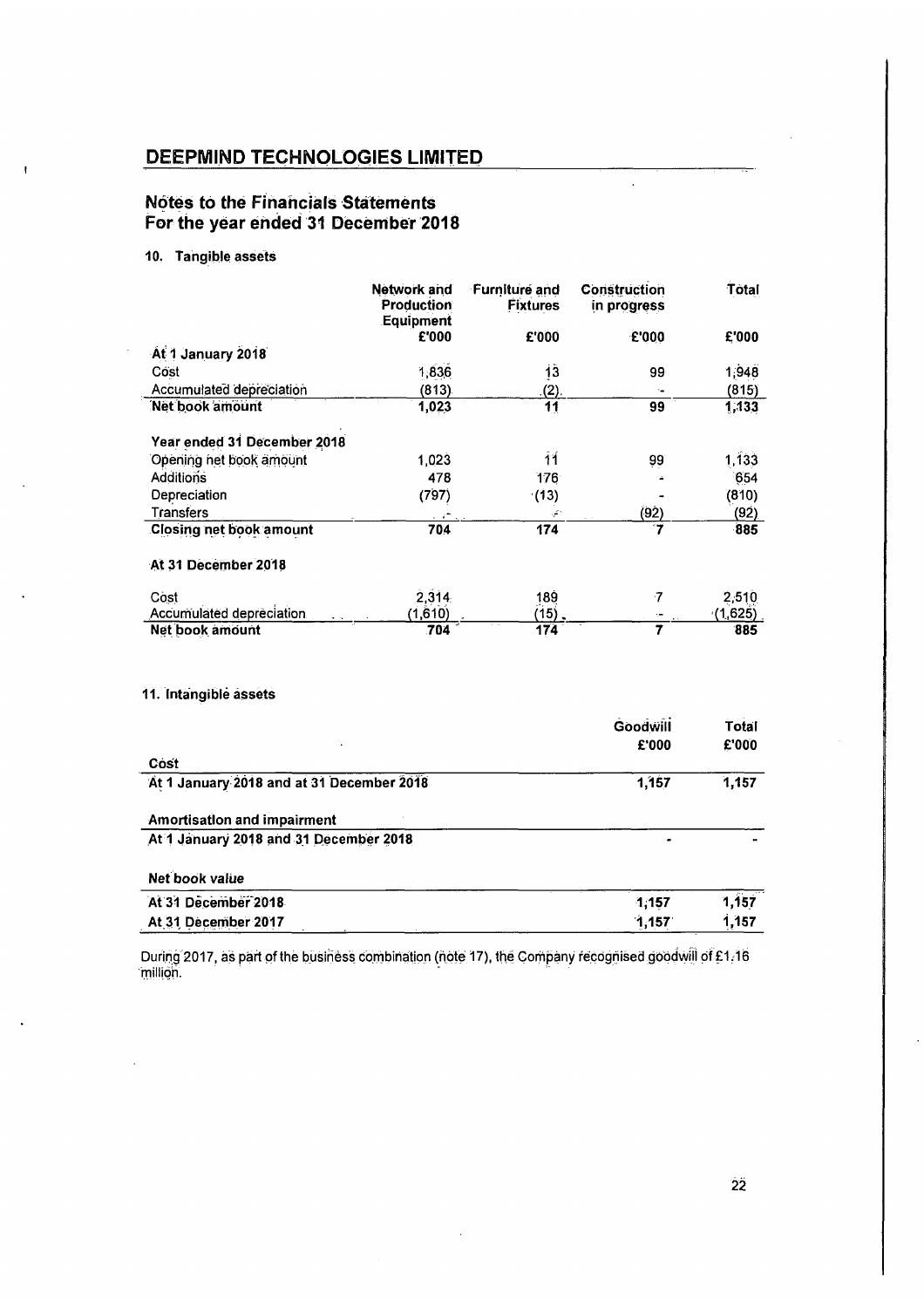## Notes to the Financials Statements For the year ended 31 December 2018

## 12. Financial assets

| .                                      | 2018<br>£'000                                                                                                                   | 2017<br>£'000 |
|----------------------------------------|---------------------------------------------------------------------------------------------------------------------------------|---------------|
| Investments in subsidiary undertakings | 765<br><b>A CONTRACT OF A CONTRACT OF A CONTRACT OF A CONTRACT OF A CONTRACT OF A CONTRACT OF A CONTRACT OF A CONTRACT OF A</b> | 765           |

| DEEPMIND TECHNOLOGIES LIMITED                                                                                                                                                                                                               |                                       |                          |
|---------------------------------------------------------------------------------------------------------------------------------------------------------------------------------------------------------------------------------------------|---------------------------------------|--------------------------|
| <b>Notes to the Financials Statements</b>                                                                                                                                                                                                   |                                       |                          |
|                                                                                                                                                                                                                                             |                                       |                          |
| For the year ended 31 December 2018                                                                                                                                                                                                         |                                       |                          |
| 12. Financial assets                                                                                                                                                                                                                        | 2018<br>£'000                         | 2017<br><b>C'000</b>     |
| Investments in subsidiary undertakings                                                                                                                                                                                                      | 765                                   | 765                      |
|                                                                                                                                                                                                                                             | Investments in subsidiary undertaking |                          |
| Cost.                                                                                                                                                                                                                                       |                                       | £'000                    |
| At 1 January 2018<br>Acquisitions during the year<br>At 31 December 2018                                                                                                                                                                    |                                       | 1,405<br>1,405           |
| Impairment                                                                                                                                                                                                                                  |                                       |                          |
| At 1 January 2018<br>Impairment for the year                                                                                                                                                                                                |                                       | 640                      |
| At 31 December 2018<br>Net book value                                                                                                                                                                                                       |                                       | 640                      |
| At 31 December 2018<br>At 31 December 2017                                                                                                                                                                                                  |                                       | 765<br>765               |
| Details of the Company's investments in subsidiaries are outlined below.                                                                                                                                                                    |                                       |                          |
| <b>Type</b><br>Company name                                                                                                                                                                                                                 | <b>Proportion held</b>                | Value invested           |
| <b>Hark Health Solutions Limited</b><br>Acquisition of shares                                                                                                                                                                               | 100%                                  | £'000<br>1,405           |
|                                                                                                                                                                                                                                             |                                       |                          |
|                                                                                                                                                                                                                                             |                                       |                          |
|                                                                                                                                                                                                                                             |                                       |                          |
|                                                                                                                                                                                                                                             | 2018<br>£'000                         | 2017<br>£'000            |
| The subsidiary undertaking is currently in the process of being liquidated. No impairment was identified<br>at 31 December 2018.<br>13. Debtors: amount falling due within one year<br>Amounts owed by group undertakings<br>VAT receivable | 53,719<br>28,941                      | 43,465<br>41,605         |
| Corporation tax receivable<br>Prepayments<br>Other debtors                                                                                                                                                                                  | 25,971<br>131<br>108,762              | 13,935<br>169'<br>99,174 |

| Company name                         | Туре                  | <b>Proportion held</b> | Value invested<br>£'000 |
|--------------------------------------|-----------------------|------------------------|-------------------------|
| <b>Hark Health Solutions Limited</b> | Acquisition of shares | 100%                   | 1,405                   |

### 13. Debtors: amount falling due within one year

|                                    | 2018<br>£'000 | $-2017$<br><b>E'000</b> |
|------------------------------------|---------------|-------------------------|
| Amounts owed by group undertakings | 53,719        | 43,465                  |
| VAT receivable                     | 28.941        | 41,605                  |
| Corporation tax receivable         | 25,971        | 13,935                  |
| Prepayments                        | 131           |                         |
| Other debtors                      | $\mathbf{r}$  | 169                     |
|                                    | 108,762       | 99,174                  |

'Amounts oWed byother group undertakings are unsecured and repayable on demand.

 $\mathsf{I}$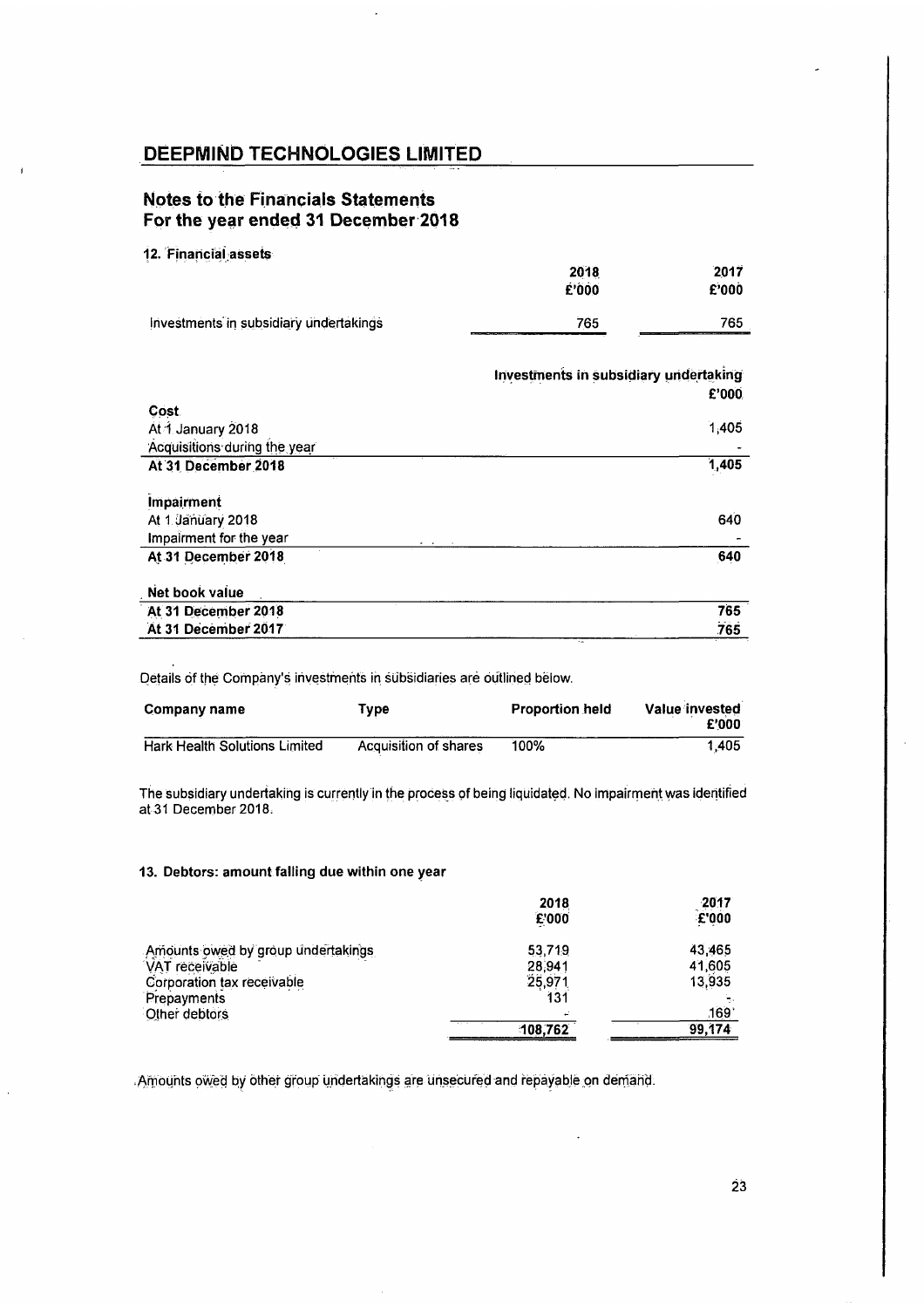## Notes to the Financials Statements \_ For the year ended 31 December 2018

### 14. Creditors: amount falling due within one year

| <b>DEEPMIND TECHNOLOGIES LIMITED</b>                                                                                                                                                                                                                  |                    |                  |
|-------------------------------------------------------------------------------------------------------------------------------------------------------------------------------------------------------------------------------------------------------|--------------------|------------------|
| Notes to the Financials Statements<br>For the year ended 31 December 2018                                                                                                                                                                             |                    |                  |
| 14. Creditors: amount falling due within one year                                                                                                                                                                                                     |                    |                  |
|                                                                                                                                                                                                                                                       | 2018<br>£'000      | 2017<br>£'000    |
| Loans from group companies<br>Amounts owed to group undertakings<br><b>Accruals</b>                                                                                                                                                                   | 883,044<br>149,647 | 112,382<br>6,461 |
| Trade creditors<br>Other creditors                                                                                                                                                                                                                    | 5,832<br>4.441     | 1,351<br>3,745   |
|                                                                                                                                                                                                                                                       | 1,042,964          | 123,939          |
| The intercompany loans payable of £883 million are unsecured and interest bearing. At 31 December<br>2017, this loan was classified under "Creditors: amounts falling due after one year" (note 15) as it was<br>alling due after more than one year. |                    |                  |
| The weighted average effective interest rate for loans and borrowings due to related companies for<br>he year ended 31 December 2018 is 1.12% p.a. (2017: 0.91% p.a.).                                                                                |                    |                  |
| Amounts owed to other group undertakings of £150 million are unsecured and repayable on demand.                                                                                                                                                       |                    |                  |
| rade creditors approximate fair value due to their short term nature. Trade creditors unsecured and<br>ion-interest bearing and are normally settled on 30 - 90 day terms.                                                                            |                    |                  |
| 5. Creditors: amount falling due after one year                                                                                                                                                                                                       |                    |                  |
|                                                                                                                                                                                                                                                       | 2018<br>£'000      | 2017<br>£'000    |
|                                                                                                                                                                                                                                                       |                    |                  |
| Loans from group companies<br>Other creditors                                                                                                                                                                                                         | 1,583              | 433,072<br>2,247 |
|                                                                                                                                                                                                                                                       | 1,583              | 435,319          |

## 15. Creditors: amount falling due after one year

| The intercompany loans payable of £883 million are unsecured and interest bearing. At 31 December<br>017, this loan was classified under "Creditors: amounts falling due after one year" (note 15) as it was<br>alling due after more than one year. |                      |                |
|------------------------------------------------------------------------------------------------------------------------------------------------------------------------------------------------------------------------------------------------------|----------------------|----------------|
| he weighted average effective interest rate for loans and borrowings due to related companies for<br>he year ended 31 December 2018 is 1.12% p.a. (2017: 0.91% p.a.).                                                                                |                      |                |
| mounts owed to other group undertakings of £150 million are unsecured and repayable on demand.                                                                                                                                                       |                      |                |
| rade creditors approximate fair value due to their short term nature. Trade creditors unsecured and<br>ion-interest bearing and are normally settled on 30 - 90 day terms.                                                                           |                      |                |
| 5. Creditors: amount falling due after one year                                                                                                                                                                                                      |                      |                |
|                                                                                                                                                                                                                                                      | 2018                 | 2017           |
|                                                                                                                                                                                                                                                      | £'000                | £'000          |
| Loans from group companies                                                                                                                                                                                                                           |                      | 433,072        |
| Other creditors                                                                                                                                                                                                                                      | 1,583                | 2,247          |
|                                                                                                                                                                                                                                                      | 1,583                | 435,319        |
| t 31 December 2018, the intercompany loan payable is classified under "Creditors: amounts falling<br>lue within one year" (note 14) as it is falling due within one year.                                                                            |                      |                |
| <b>6. Capital and reserves</b>                                                                                                                                                                                                                       |                      |                |
| Share capital presented as equity                                                                                                                                                                                                                    |                      |                |
|                                                                                                                                                                                                                                                      | 2018                 | 2017           |
|                                                                                                                                                                                                                                                      | £'000                | £'000          |
| Authorised, allotted, called up and fully paid                                                                                                                                                                                                       |                      |                |
| 16,406,358 ordinary shares of £0,0001 each                                                                                                                                                                                                           | $\mathbf{2}_{\perp}$ | $\overline{2}$ |
|                                                                                                                                                                                                                                                      |                      |                |

### 16. Capital and reserves

### .a) Share capital presented as equity

|                                                | 2018  | .2017 |
|------------------------------------------------|-------|-------|
|                                                | £'000 | £'000 |
| Authorised, allotted, called up and fully paid |       |       |
| 16,406,358 ordinary shares of £0.0001 each     |       |       |

There were no movements in the Company's share capital during the year (2017: none).

The holders of ordinary shares are entitled to receive dividends as and when declared by the Company. All ordinary shares carryone Voté pér 'share without restrictions. The 'ordinary shares have ho par 'value.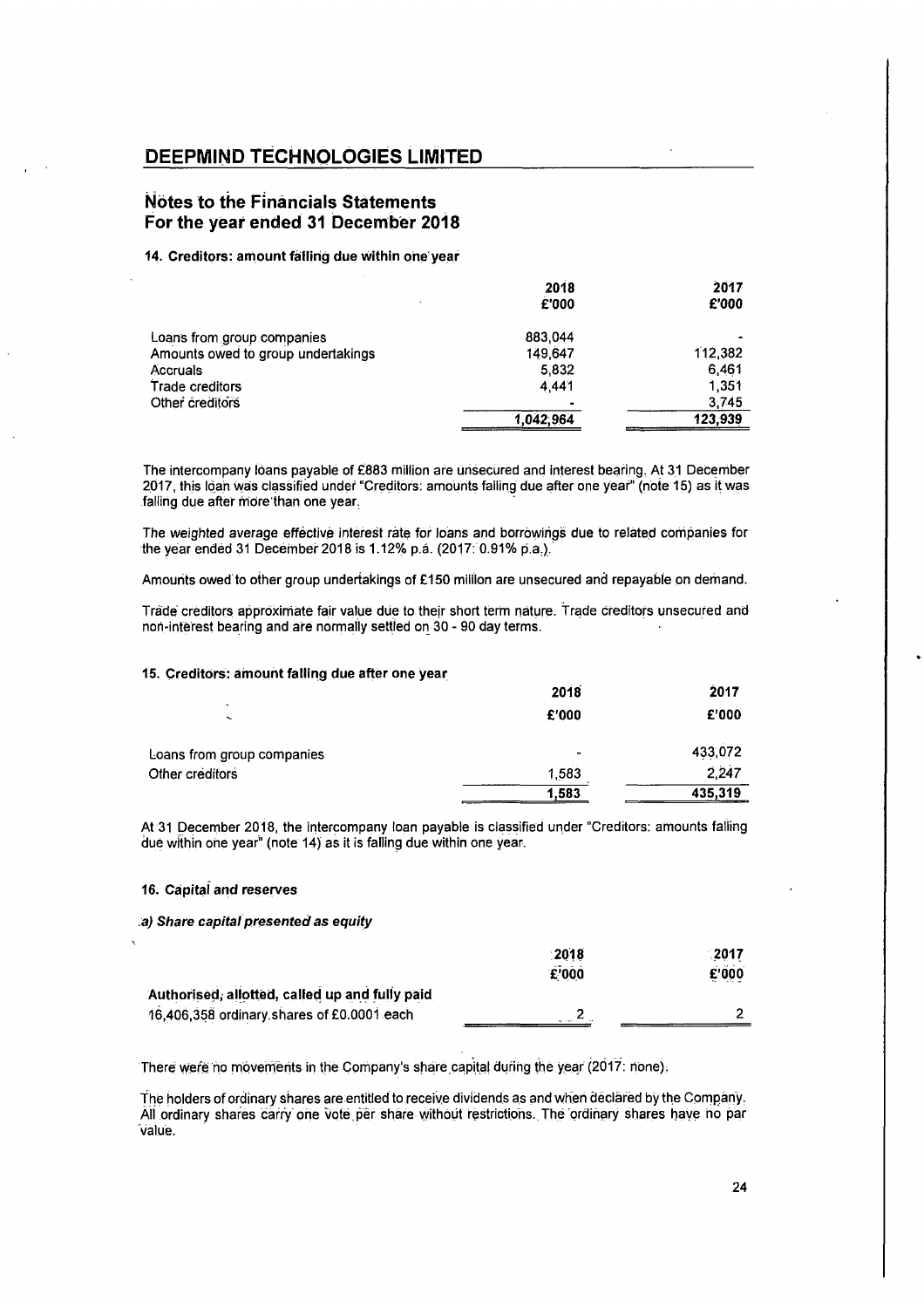## Notes to the Financials Statements For the year ended 31 December 2018

### 46. 'Capital and reserves (continued)

#### b) Share premium

This reserve-records premiums received by the Company which are in excess of the nominal value of the equity shares issue.

There were no movements in the Company's share premium reserve during the year (2017: none).

#### 17, Business combinations

In August 2017, the Company acquired intellectual property assets for a cash consideration of  $£2.3$  million. The transaction was accounted for as a business combination. The identifiable intangible assets wefe measuredat fair value of £1.16 million. The goodwill of £1.16 million was générated from this transaction (note 11).

None of the goodwill recognised is expected to be deductible for income tax purposes.

## Assets acquired and liabilities assumed

The fair values of the identifiable assets as at the date of acquisition were as follows:

|                                                       | Fair value recognised<br>on acquisition |
|-------------------------------------------------------|-----------------------------------------|
| Intellectual property                                 | £'000<br>.157                           |
| Total identifiable net assets at fair value (note 11) | 1.157                                   |

The intellectual property was fully amortised as at 31 December 2017.

## 18. Parent undertaking and ultimate controlling party

Alphabet, Inc. is the smallest and largest group into which thesefinancial statements are consolidated. The consolidated financial statements are available to the public and may be obtained from 1600 Amphitheatre Parkway; Mountain View, CA94043, United States of America or can be obtained from the investor relations website at https://abc.xyz/investor/.

The Company's ultimate holding company is Alphabet Inc., a company incorporated in the United States of America, while its immediate parent company is Google Ireland Holdings Unlimited Company, a company. incorporated: in the Republic of Ireland. Related companies in these financial statements refer to the group of companies under the Alphabet Inc. group.

All transactions recorded'in the period are withrélated entities and are shownin notes5, 6, 7, 8, 12, 13, 14, 15, 17; The Companyhas taken advantage of the exemption under paragraph8(k) ofFRS <sup>104</sup> not to disclose transactions with fellow wholly owned subsidiaries of Alphabet Inc.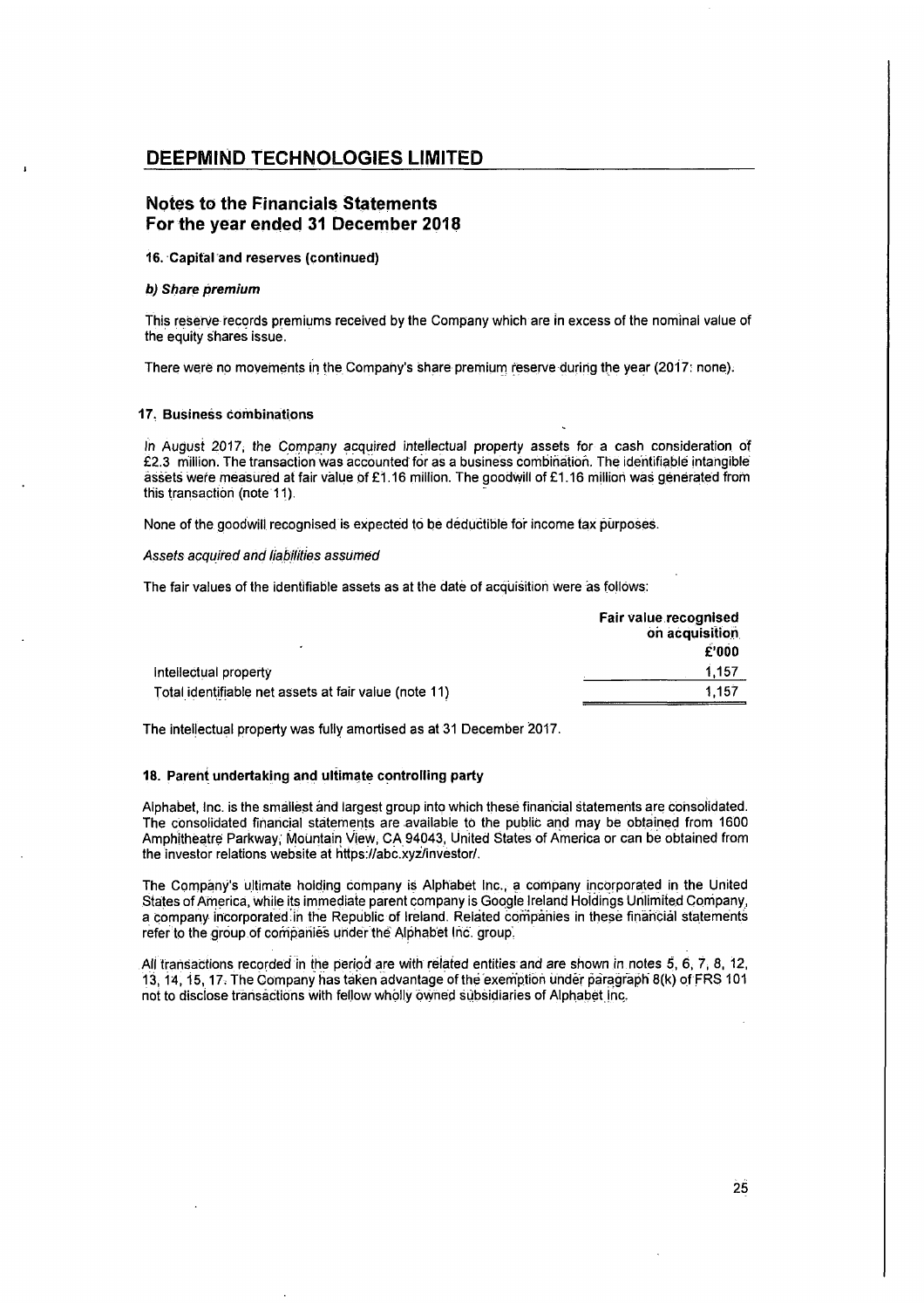## Notes to the Financials Statements For the year ended 31 December 2018

### 19. Transition to lFRS 9

This note explains the impact on classification and measurement and impairment as a result of the adoption of IFRS 9 Financial Instruments.

### Classification and Measurement- Financial assets

With respect to the classification and measurement requirements for financial assets, the number of categories under IFRS 9 has been reduced, resulting in financial assets within the scope of IAS 39 now being subsequenitly measured at either amortised cost or fair value under IFRS 9.

Refer to the Company's accounting policies in Note 3 (k) for the classification and measurement criteria' applied to financial assets under IAS 39.and IFRS 9.

The following table reflects the measurement categories under IAS 39 and the measurement categories under IFRS 9 for each financial asset held by the Company at 1 January 2018. There has been no change in the carrying amount of any of the Company's financial assets on adoption of IFRS 9.

| <b>Financial Assets</b>                | <b>Note</b>  | Measurement category at 1 January 2018 |                |
|----------------------------------------|--------------|----------------------------------------|----------------|
|                                        |              | <b>IAS 39</b>                          | <b>IFRS 9</b>  |
| Receivables owed by group undertakings | -13          | Loans and receivables*                 | Amortised cost |
| Other receivables                      | $13^{\circ}$ | Loans and receivables*                 | Amortised cost |
| Cash and cash equivalents              |              | Loans and receivables*                 | Amortised cost |

#### \* Measured at amortised cost

All other financial assets continue to be measured on the same basis under IFRS 9 as was applied under IAS 39.

### Classification and Measurement- Financial liabilities

The adoption of IFRS 9 has resulted in no impact on the classification and measurement of the Company's financial liabilities.

#### Impairment of financial assets

The impairment model under IFRS 9 reflects expected credit losses, as Opposed to incurred credit losses under IAS 39. Under the impairment approach in IFRS 9, it is no longer necessary for a credit event to have occurred before credit losses are recognised. Instead, an entity accounts for expected credit losses and changes in those expected credit losses. The amount of expected credit losses is required to be updated at each reporting date to reflect changesin credit risk since initial recognition.

## Effects of applying the expected credit loss model to financial assets on initial application of IFRS 9

### (i) Trade and other debtors (including intercompany debtors)

For trade debtors and other debtors (intercompany trade debtors), the Company applies the simplified approach permitted by IFRS 9, which requires expected lifetime losses to be recognised from initial recognition of the debtor.

The Company applied 'the expected credit loss model to trade and other debtors(including intercompany trade debtors) at <sup>1</sup> January 2018, which has not résulted in a material impact to the. Company. In the company of the company of the company of the company of the company of the company of the company